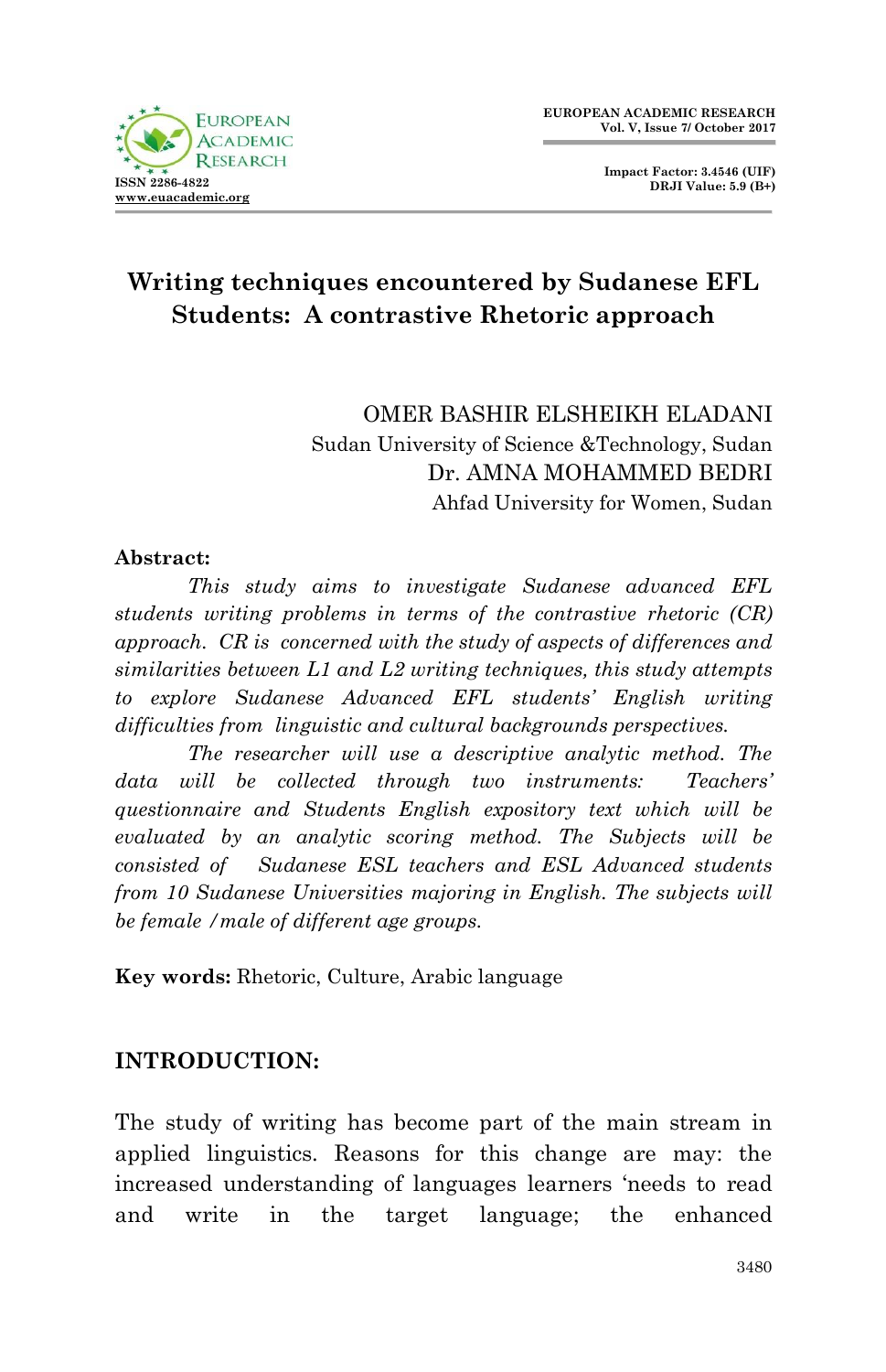interdisciplinary approach to studying second language acquisition through educational, rhetorical and anthropological methods; and new trends in linguistics (Connor, 1996,p5).

 Writing in English is especially difficult for non-native speakers because they are expected to produce native-like written products (Casanave, 2003). And ESL students often mentioned that when they write in English as a Second Language (ESL) they translate, or attempt to translate, first language words, phrases, and organization into English.(Connor 1996,p3).

 In the 1950s and 1960s, the theory of second language learning suggested that L1 interfered with L2 acquisition the dominant model of the contrastive analysis hypnosis' emphasized the negative interference effects of the first language on the second language, which was considered harmful.(Connor, 1996.p12).A new models of second language acquisition and learning emerged, which emphasized the importance of "interlanguage" (a system of language that is structurally between L1 and L2, Corder 1967)….these models, such as Krashen's model (1977), suggested that neither L1 nor  $L2$  is a "bad" influences of second language acquisition. (Connor, 1996,p12).

 Since Kaplan's seminal study in 1966, the field of contrastive rhetoric which is defined as " an area of research in second language acquisition that identify problems in composition encountered by second language writers, and by referring to the rhetorical strategies of the first language , attempt to explain them. (Connor 1996,) has developed and investigated the influence of L1 on L2 writing. According to Kaplan, "Rhetoric . . . is not universal . . ., but varies from culture to culture. . ." (p. 2). He claimed that the thought patterns which speakers of English appear to expect is a "sequence that is dominantly linear in its development" (p. 4) Conner (2002) claims that the current approaches to contrastive rhetoric have explained that the differences in L2 writing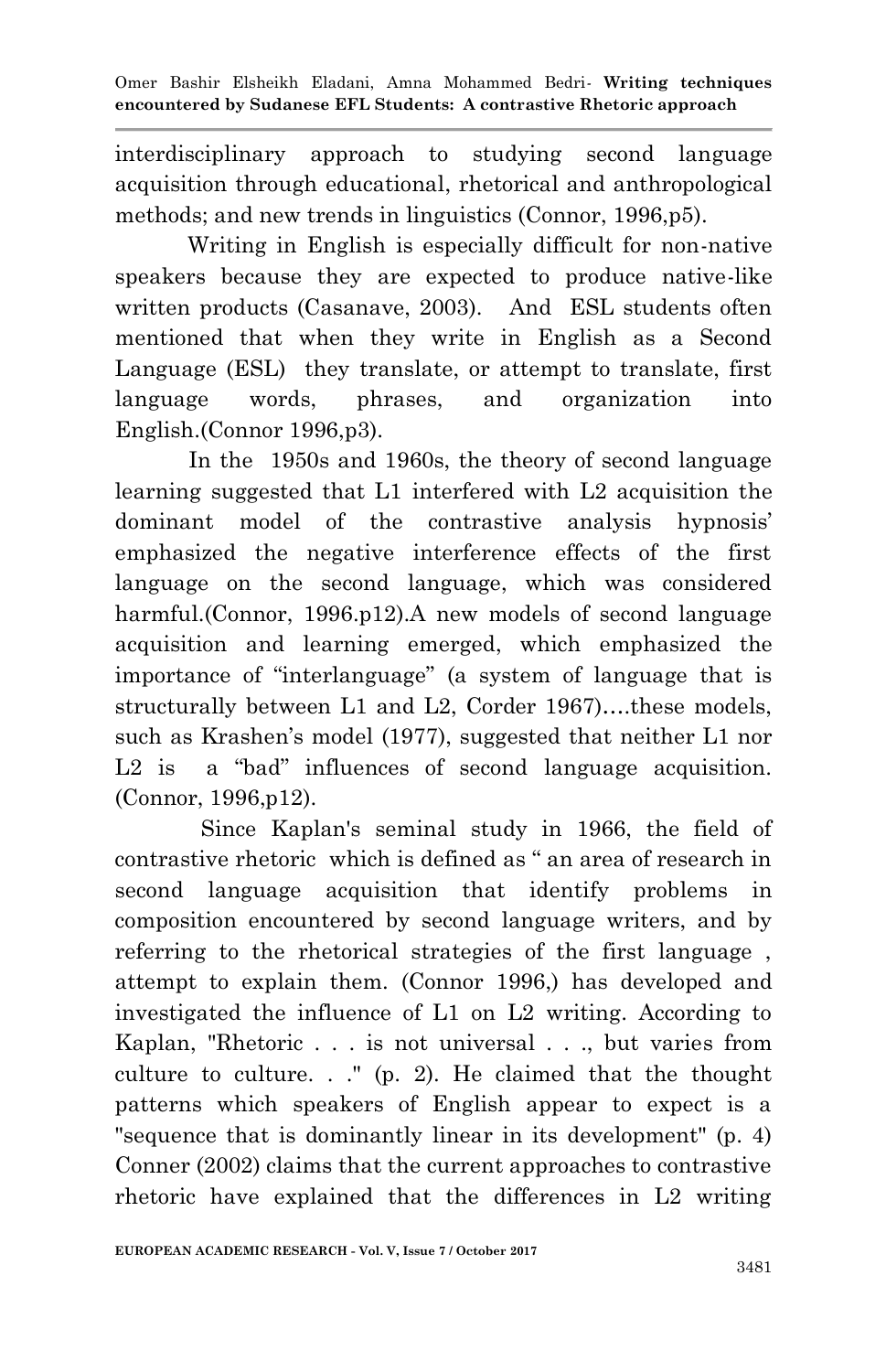derive from "multiple sources, including L1, national culture, L1 educational background, disciplinary culture, genre characteristics and mismatched expectations between readers and writers" (p. 504). Ferris (2001) maintains that "It is important for theorists and teachers to understand that significant differences exist across L2 contexts and populations" (p. 299). Foreign students, who have mastered syntactic structures have still demonstrated inability to compose a adequate themes ,terms papers and dissertations…the foreign student paper is out of focus because he is employing a rhetoric and a sequence of thought which violout the expectations of the native speakers" Kaplan $(1966: p12)$ .

 According to Allen's observation (1970), the organization of the text of Arabic is "circular and noncumulative," and "Arab writers come to the same point two or three times from different angles so that a native English reader has the curious feeling that nothing is happening" (cited in Sa'adeddin, 1989, p. 36). In contrast, the text in English is expected to be linear, coherent and concise (Sa'adeddin, 1989). Derrick and Gmuca (1985) argue that there is no room for doubt in Arab students' writing.

 Kaplan (1966, 1967, 1972, and 1988) believed that both rhetoric and logic are culturally tied. For him, argumentative writing by Arabs deviates from the linear and logical norms of English discourse not only because such a writing genre does not exist in Arabic, but also because the logic in its Aristotelian, syllogistic sense is an alien concept to Arabs. For Kaplan, ESL teachers could help Arab students meet the Western audience's expectations by not only teaching Western rhetorical conventions but also Western ―logical‖ thought patterns even if this meant teachers would ―run the very serious risk of being legitimately accused of brainwashing‖ (Kaplan, 1967, p. 16).

 This present study is aimed at better understanding the differences in such context and this population and to address these differences in writing pedagogy. Although a number of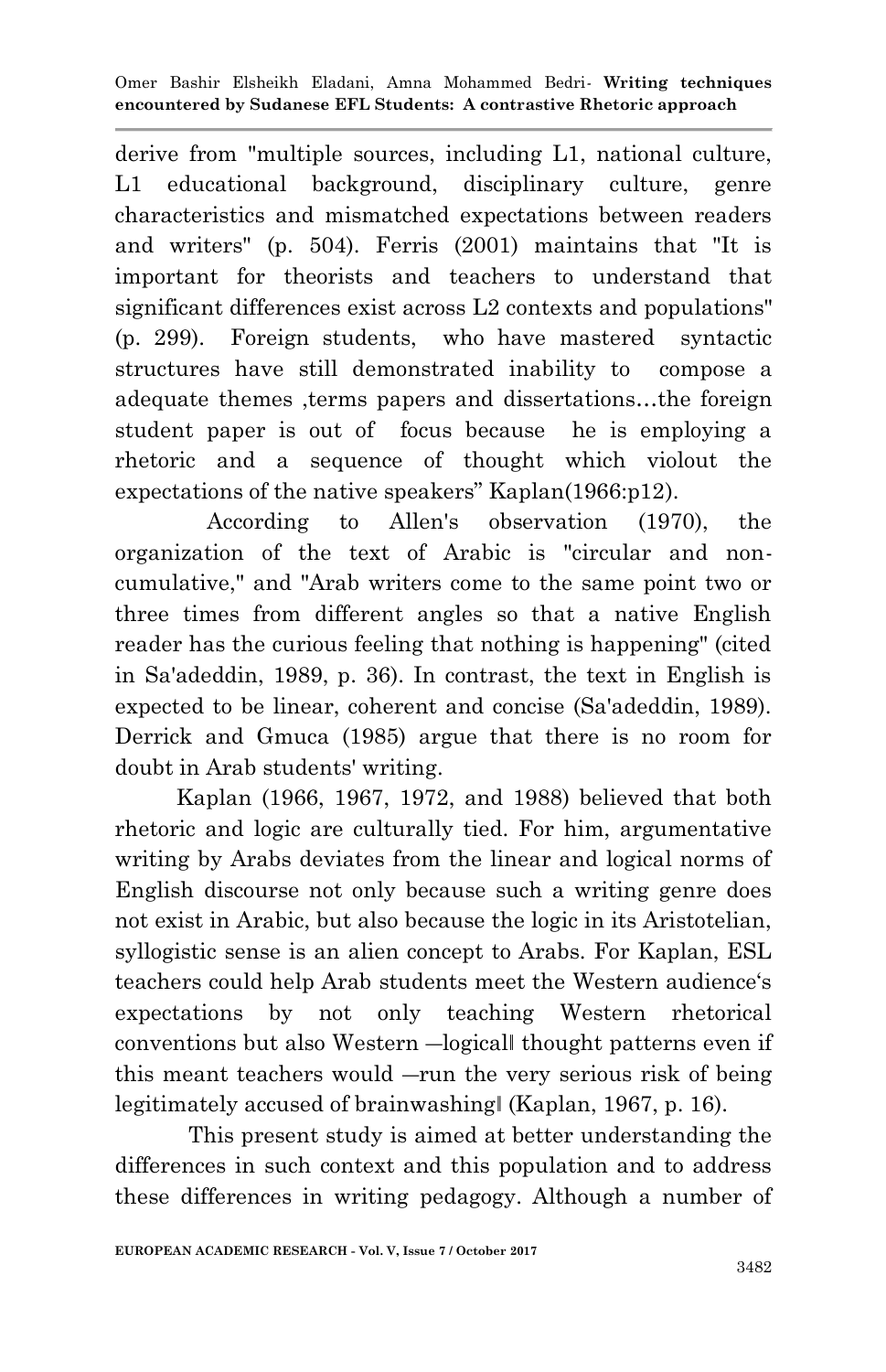researchers have written and spoken about the writing problems of Arab students in the past, cultural interpretation has not been sufficiently addressed. The purpose of this study is to add to the body of knowledge concerning the influence of Arabic L1 and Muslim culture on L2 English writing. Failure to understand the writing techniques of a foreign language may result in uncontrollable rhetorical overlaps, ambiguity and distortion of the written text. According to Connor (2002:493), for example, maintains the contrastive rhetoric shows that language and writing are cultural phenomena in the sense that each language has its own rhetorical techniques, and linguistics and rhetorical patterns of the L1 interfere with the writing techniques of the L2.

 For the most part, a lot of Sudanese ESL writers, in particular those at university level, lack English writing abilities because their exposure to English Western writing traditions is very limited. Thus, they find themselves faced with English writing problems at different levels such as stating the topic sentences plainly, an expression of the main ideas, evidence to support the main ideas and so on. What they may be good at is grammar-based writing and mostly a sentencelevel transfer to English. ESL writers need to be acquainted with the rhetorical techniques that will complement and reinforce these linguistics aspects so as to meet the expectations of the native English speakers.

# **STATEMENT OF THE RESEARCH PROBLEM:**

I have been an ESL teacher for more than 10 years in Sudanese schools, universities and training centers. In these years of experiences I have observed many problems on the language of my ESL Learners, but only one took my attention entirely and repeatedly: the inability of my ESL students to respond to questions directly in writing and speaking. For instance, in one of my speaking classes, where we usually prepare a discussion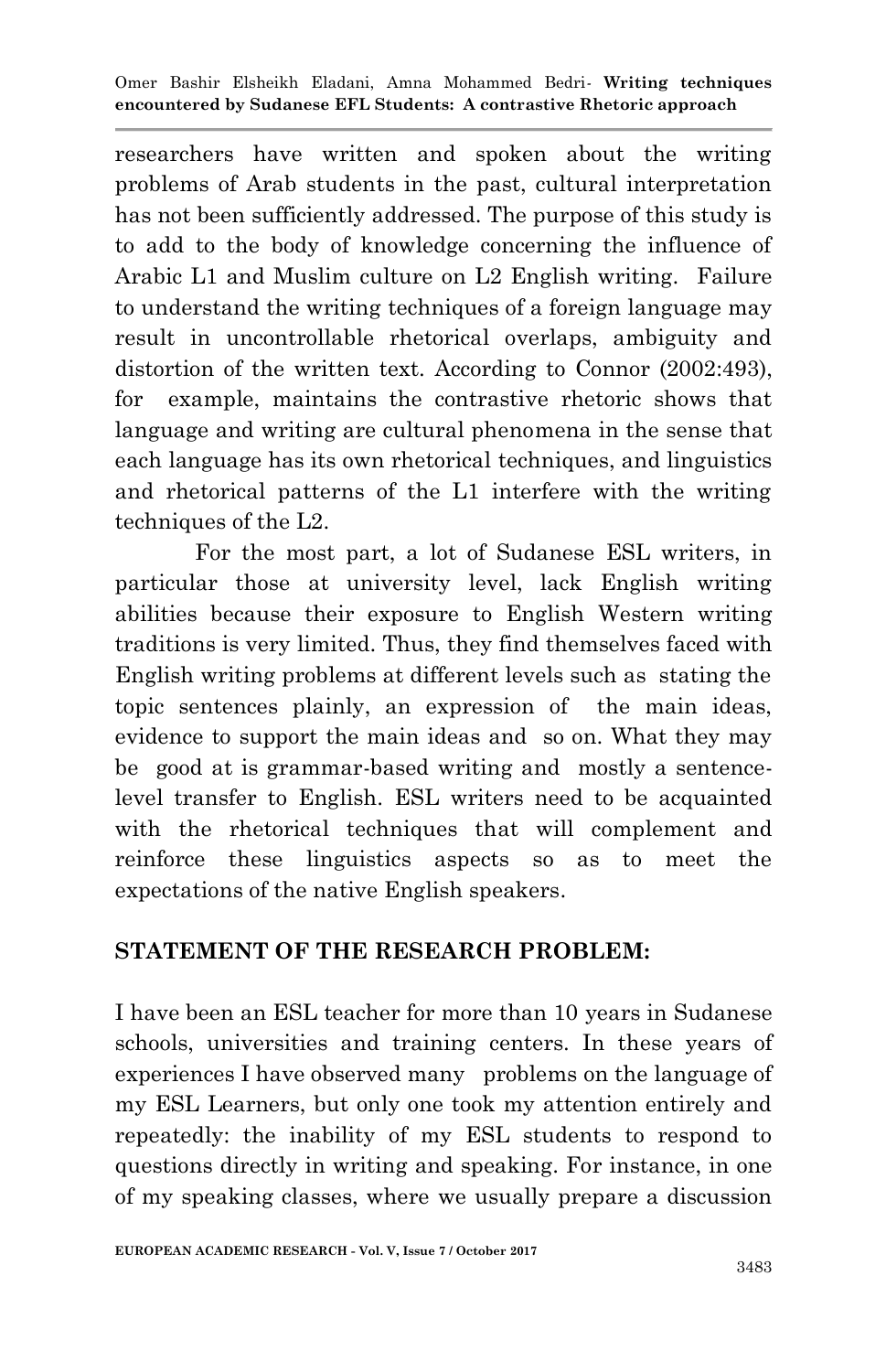topic and have the learners to exchange their ideas, opinions on that particular topic. When the discussion starts, most learners start stating their opinion" plainly" in a more Arabic-like style; either they exaggerate the answer or the extend till the answer seems" off-point" and moreover, their use of body language is inappropriate to what they say i.e doesn't convey any emotions or feelings of what they are saying and more interestingly when they state their opinions they do not provide any explanation, evidence , statistics, etc nothing to support their ideas. Sometimes it becomes hard to know what is their opinion is, and then you have to figure it out from the context. This problem appeared more seriously in the writing of my students when I started teaching college composition for college students.

Despite the effort in teaching the techniques of writing throughout the semester, the writing of 200 students or more was very disappointing in terms of the effort I made throughout the semester. Expect for very few learners, most of the writings was characterized by been very Arabic- like style, lacks topic sentences, supporting ideas, no clear argument, no coherence ,nor cohesion in paragraphing; two or three ideas exist in a paragraph , and regard the other writing details, punctuation, capitalization and more importantly the sense of Sudanese /Arabic style more vividly.

I started to ask myself" how L1culture affects L2 Learning? If it Does in what ways, and how does it affect language skills? in particular in a writing? , what features that transferred from L1 into L2? Whether this transformation positive or negative? And how I could help our ESL Learners in writing skill?

For me, as ESL teacher it's very important that my learners know exactly what is expected from them when they speak or write in English. To do so, I have started researching how culture affects L2 learning, and this leads me not just to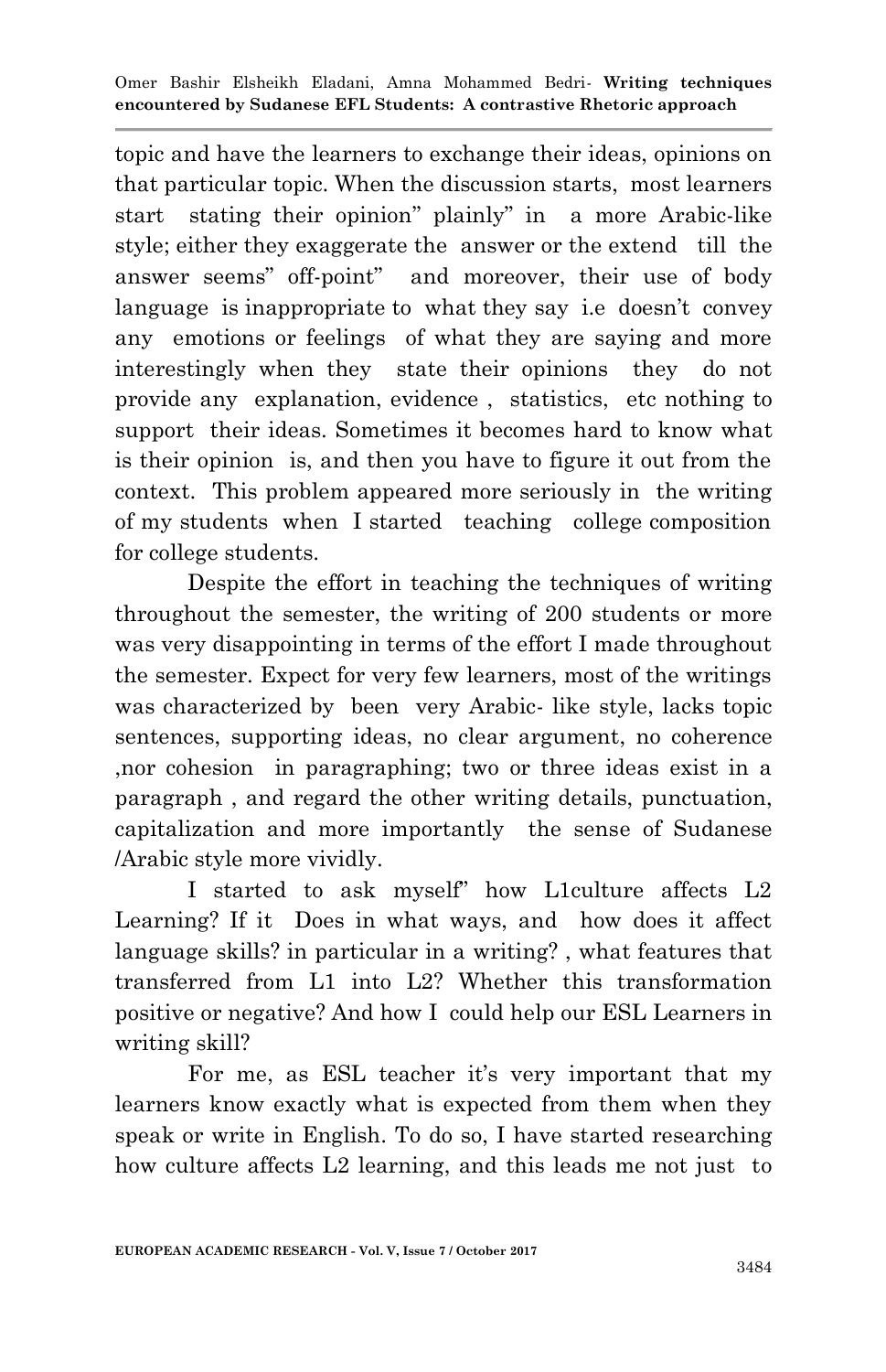study English rhetoric but Also study Arabic rhetoric, where I realized why my learners made these mistakes.

Within the last two years, I have been studying and observing learners in both English & Arabic Rhetoric. For example, when I attend Friday prayer, I become more interested in how the speaker is constructing his arguments and claims in his speech, and as it happens I am a bilingual, so I tend to switch to English mode and when I do that, the whole speech appears to me it's just ..Well-constructed, welldecorated and the speaker tends to delay the theme of speech till a middle or the end. And also the speech is characterized is being more emotional i.e it does address the feelings and emotions rather than the mind. And the whole speech is quoted from only two sources The holy Q'ran and the speech of the prophet(PBH). But when I switch to Arabic mode, the speech "feels" very normal and even logical. And this remains me is the "West is West and East is East".

 Therefore, in the view of this problem, this study investigates some difficulties that Sudanese advanced ESL students writers encounters due to differences in writing techniques between English & Arabic. The researcher intends to explore whether observed students writing performance is attributed to rhetoric variations or not. In other words, the study will examine these students' English writing problems which are believed to be related to a wide range of crosslinguistic and cultural differences at both the paragraph and textual levels. Bearing in mind, some attempts need to be made to investigate Sudanese ESL writers confusion of expository techniques of Arabic with those of written English discourse patterns.

#### **RESEARCH OBJECTIVES:**

This study aims to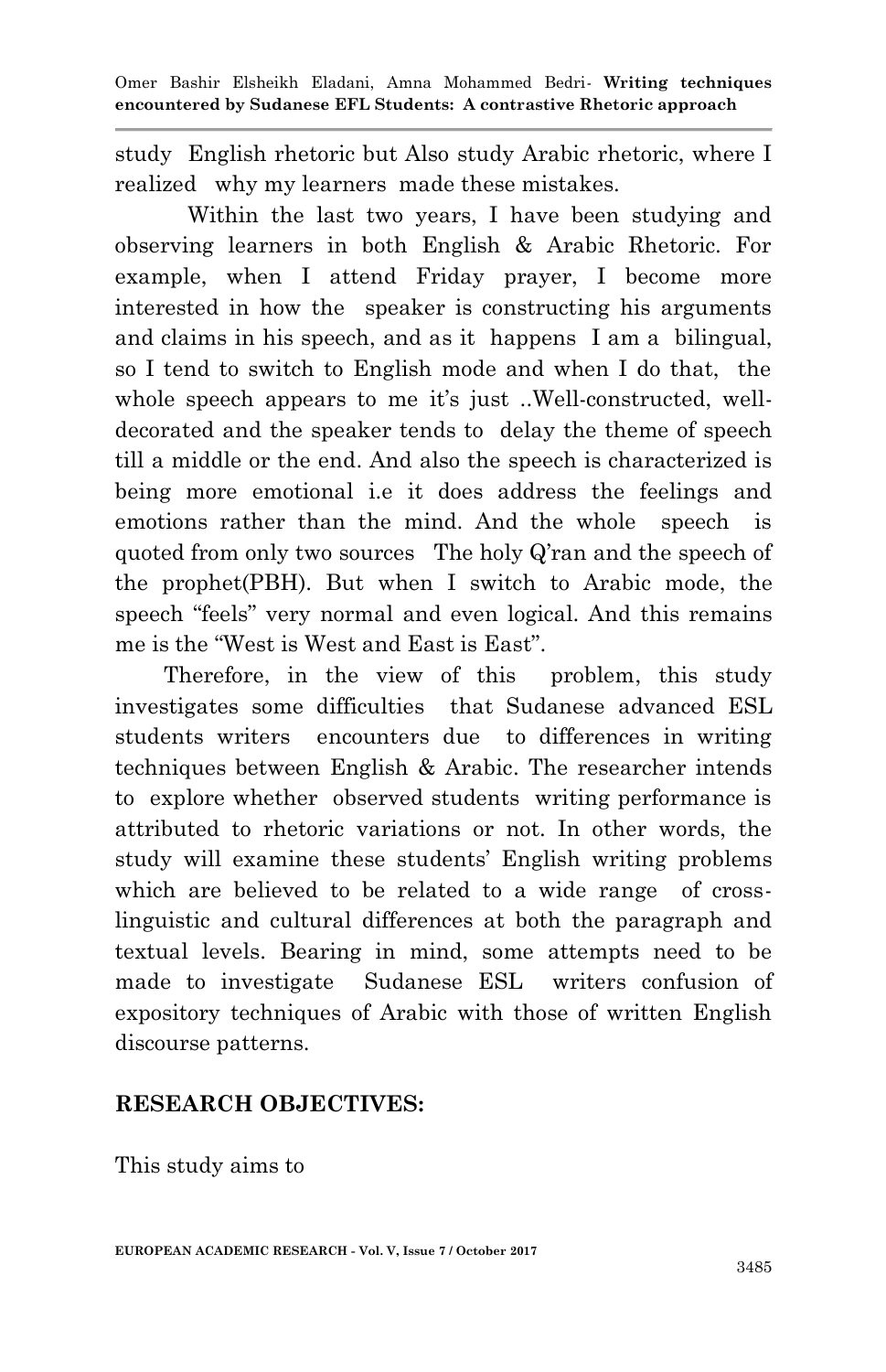- 1- It's an attempt to investigate whether the transfer of Arabic rhetorical techniques into English writing have negative impact on Sudanese's EFL students' writing performance?
- 2- It's an attempt to raise the awareness of various cultural and linguistics' trends in L2 writing.
- 3- It's an attempt to drew attention to the negative impact of L1 rhetorical techniques' transfer among Sudanese Advanced ESL students.
- 4- writing

### **RESEARCH QUESTIONS**

In this study, the following research questions are addressed: 1-To what extent does the transfer of Arabic rhetorical techniques into English writing have negative impact on Sudanese's EFL students' expository writing performance? 2- To what extent does lack of cohesion devices characterize Sudanese ESL student's expository writing performance? 3-To what extent lack of coherence characterize Sudanese ESL student's expository writing performance.

#### **RESEARCH HYPOTHESES:**

- 1- The transfer of Arabic rhetorical techniques into English writing have a negative impact on Sudanese's ESL students' expository writing performance.
- 2- Lack of cohesion characterizes Sudanese ESL students' writing performance.
- 3- Lack of cohesive devices characterizes Sudanese ESL students' writing performance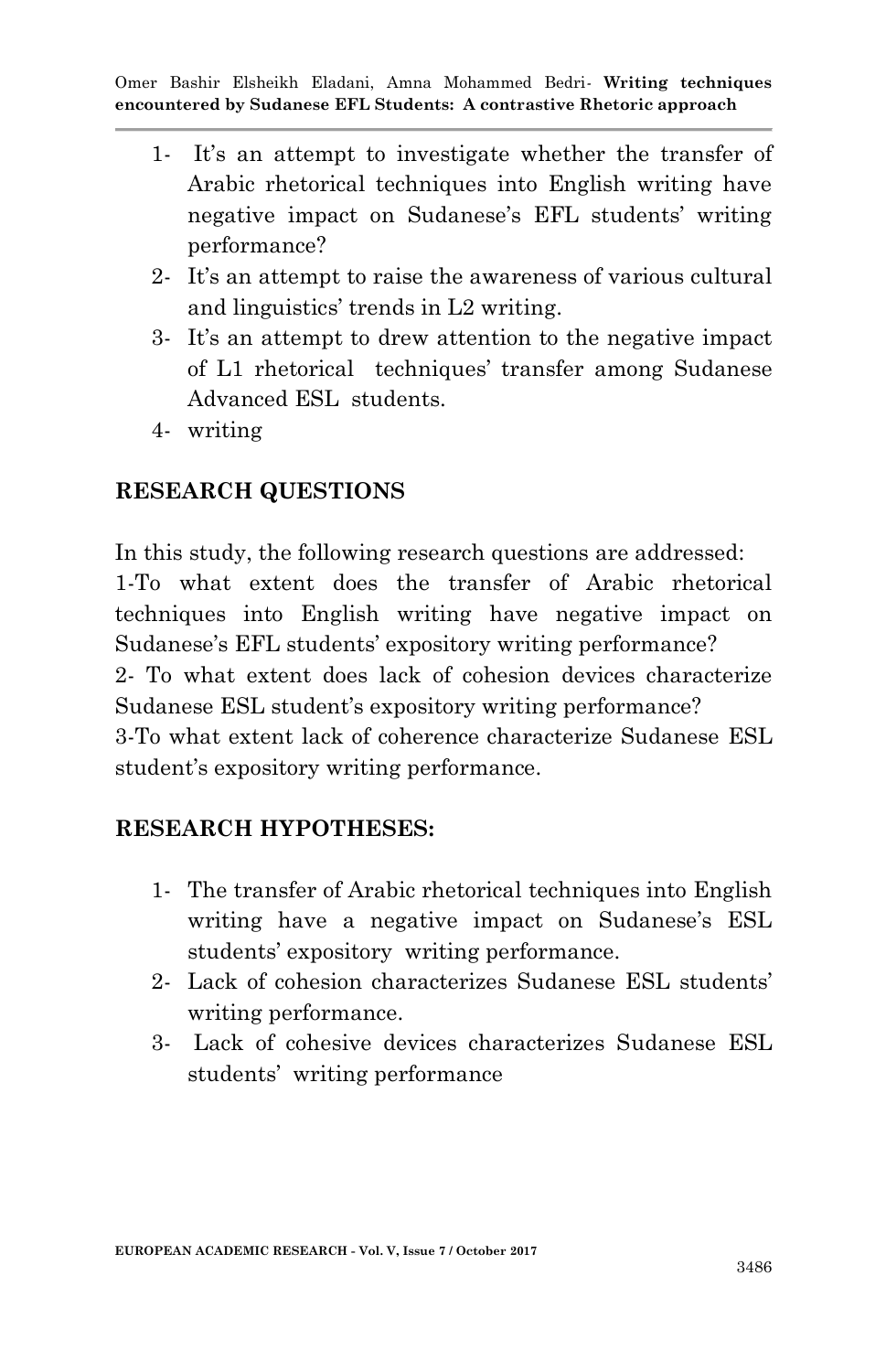# **RESEARCH METHODOLOGY:**

The researcher will use a descriptive analytic method. The data will be collected through two instruments: **Teachers' questionnaire** and **Students English expository text** which will be evaluated by an analytic scoring method. The Subjects will be consisted of Sudanese ESL teachers and ESL Advanced students from fifteen Sudanese Universities majoring in English. The subjects will be female /male of different age groups.

# **LITERATURE REVIEW**

# **Writing situation in Sudan:**

EFL writing situation in Sudan can be traced back to the early days of the colonial era (1898), during which considerable attention had been attached to the teaching of English at different educational levels. That is to say, Sudanese EFL writers were exposed to English rhetorical techniques of writing, and encouraged to write free guided compositions. A great deal emphasis was laid on English literature and composition studies which made Sudanese EFL writers familiar with the basic Western rhetorical traditions of writing a long with other skills of language-namely oral fluency. At that period, most schools, including intermediate and secondary ones relied heavily on reading and composition textbooks mostly donated by the British. Therefore, when Sudanese EFL writers entered the tertiary level, they did not encounter serious problems of writing in English. (Mohammed, p34)

 The general standard of English writing among Sudanese EFL learners from the 1930s up to the end of the 1960s was up the expectations as opposed to the deterioration that resulted from Arabicisation of the secondary curriculum in 1965, after the 21th October 1964 political change which ended the first military regime in Sudan. Indeed, in 1937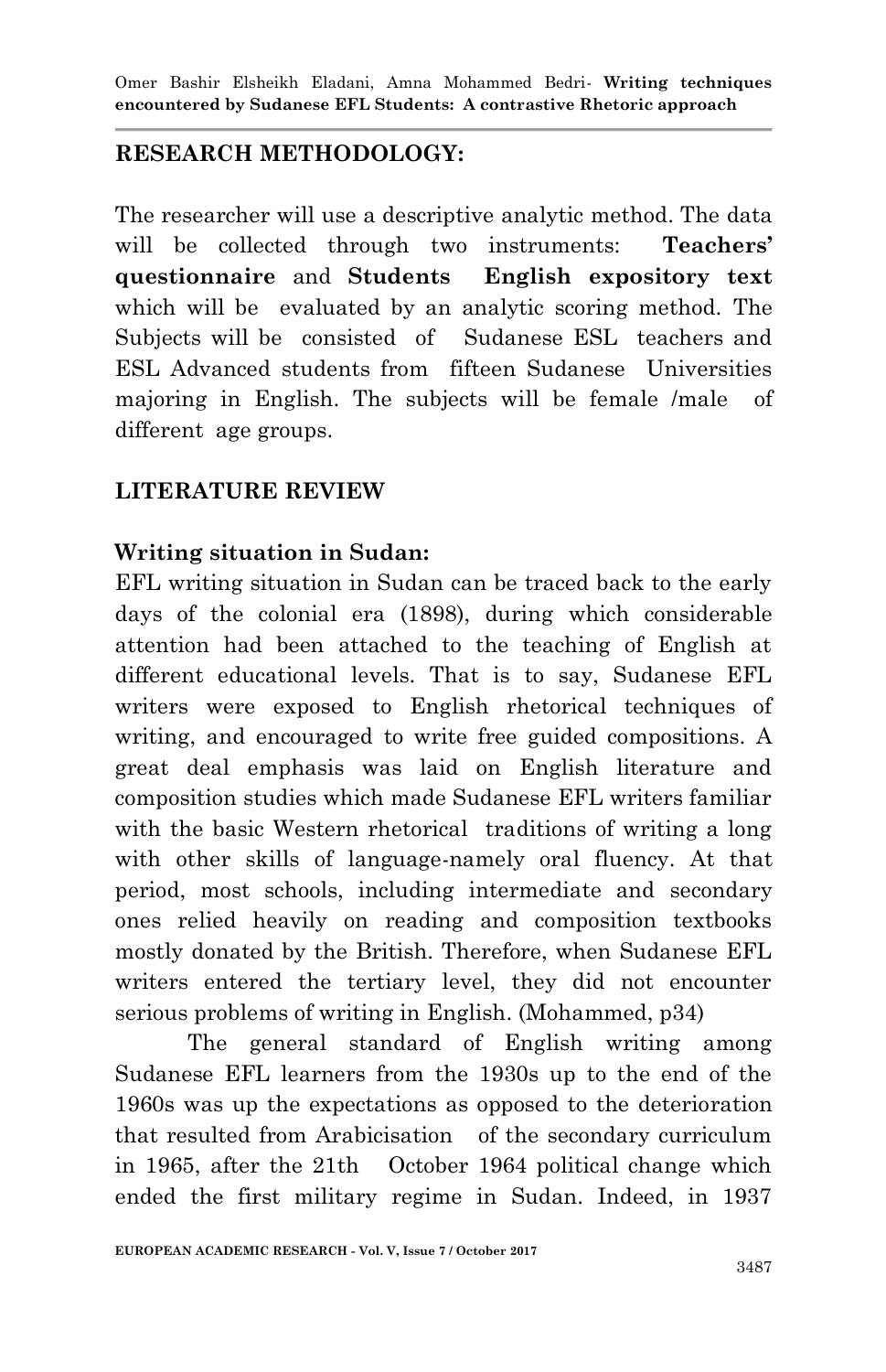(Sandell, 1982:2). The Sudan education department reviewed Sudanese students' standard in English, and compared it with those recognized elsewhere and accordingly, a special version of Cambridge School Certificate was suggested. In addition, new English syllabi were directed toward reading and composition courses which were intended to deal with sentences of extreme complexity. Focus was also put on the "Art of Essay writing" which reviewed notions such as (1) arrangement(2) beginning, middle and end(3) style,(4) balance and rhythm,(5) illustration and colour,(6) descriptive writing and (7) types of essays(ibid).

 In 1948, attempts were made to revive English Language in the intermediate schools, especially following the appointment of John Bright as the Head of English Section at Bahkat al-Ruda institute. Prior to his appointment, EFL writing had been taught by using West's oral composition, which according to him, proved to be ineffective, because the main emphasis was on the vocabulary. rights' another argument was that while the learners were expected to be spending a lot of time enhancing their writing performance, the idea of writing individuals printed capital and small letters in which they were involved had little influence on writing. Therefore, it was decided to solve that setback by suggesting a new model of writing based on Marian Richardson's script which was largely applied in British schools (Sandel, 1982:30).

 The Arabicization movement in the secondary level in 1965 had placed an enormous impact on the standard of English writing in Sudan. Therefore, since 1970 onwards, ELT status in Sudan had witnessed a series of dramatic changes due to unstable, unplanned and extemporaneous educational policies. Most importantly, it was thought that the process of Arabicization in higher education in 1990 in which Arabic replaced English as a medium of instruction in some tertiary institutions would enable Sudanse EFL learners to understand the college subjects and ,then, gain a better knowledge.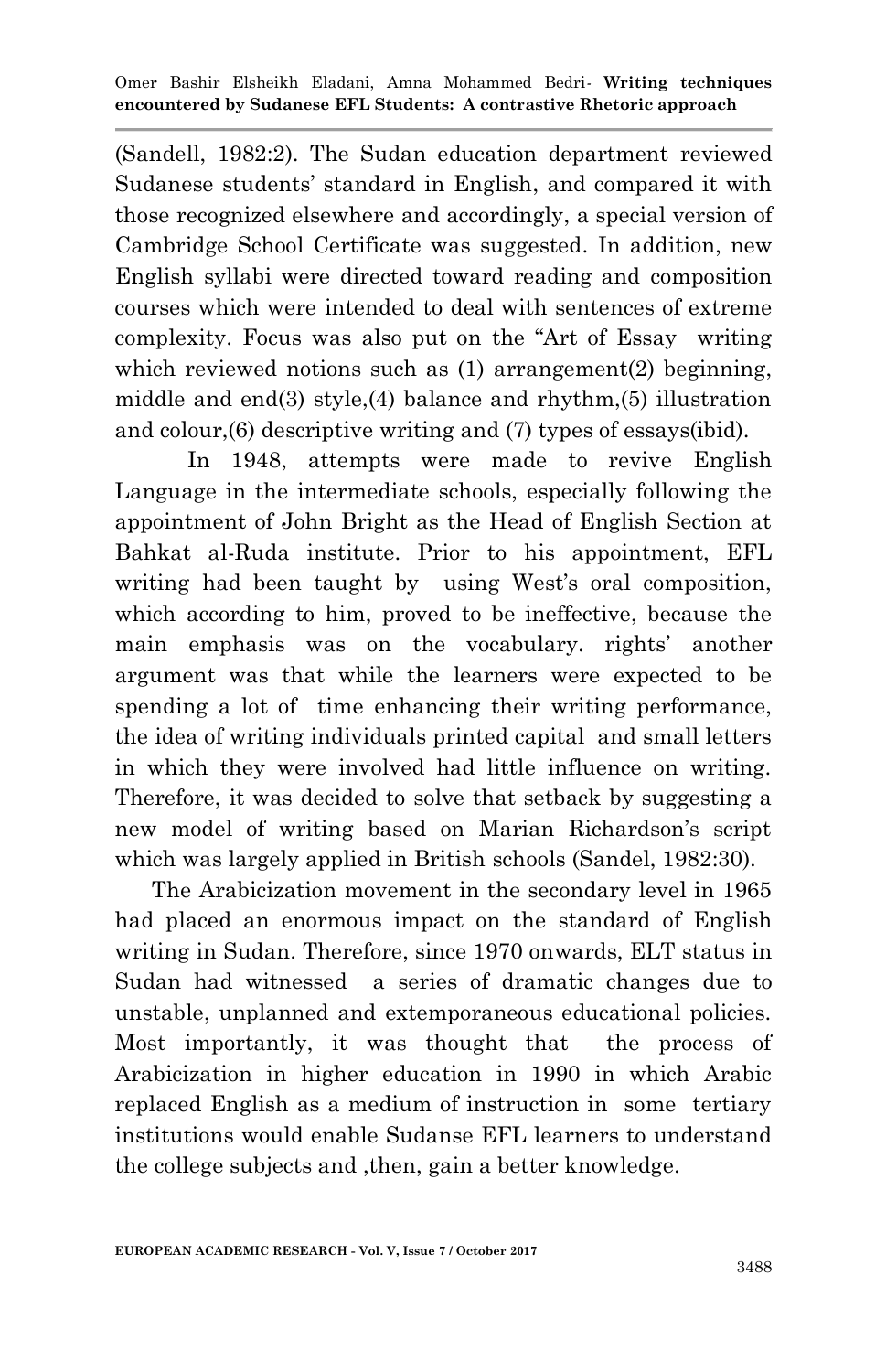As Mugadam states "The Arabicization of school education was an answer to the national feelings and enthusiasm following October revolution in 1964 (Hurries). In other words, Arabicization of education was merely a political and national issue rather than educational or linguistic. This national political feeling led to the replacement of English with Arabic as a medium of instruction at university level in 1990. Recognizing the important role of English in the academic life of students, the Ministry of High education decided that English should be taught as a university required subject to all undergraduate students. Accordingly, specialized units were established in all universities throughout Sudan to teach English, mainly ESP. (Mugdaam.P 130)

### **Contrastive rhetoric:**

In his controversial publication, entitled ―Cultural Thought Patterns in Intercultural Education, Kaplan noted that the writing problems of ESL students are not only a byproduct of their transferring structural patterns from their native language, but are also due to transfer of rhetorical strategies. According to Kaplan, when such rhetorical strategies, brought in from the native culture, do not match audience expectations in the target culture, the ensuing writing fails to logically convey the message to the intended audience, namely, native speakers of the target language. Kaplan claimed that the reason for such failure in communication is that rhetorical structure, as well as the ―logic (in the popular, rather than the logician's sense of the word) upon which it is based, is culturally bound (1966, p. 2). In other words, he believed that as children acquire their native language, they also acquire culturally acceptable forms of reasoning and rhetorical expression, which differ from culture to culture. Kaplan concluded that since logic and rhetorical structure are by no means a universal phenomenon but are culturally defined, a perfectly logical argument in one culture might be viewed as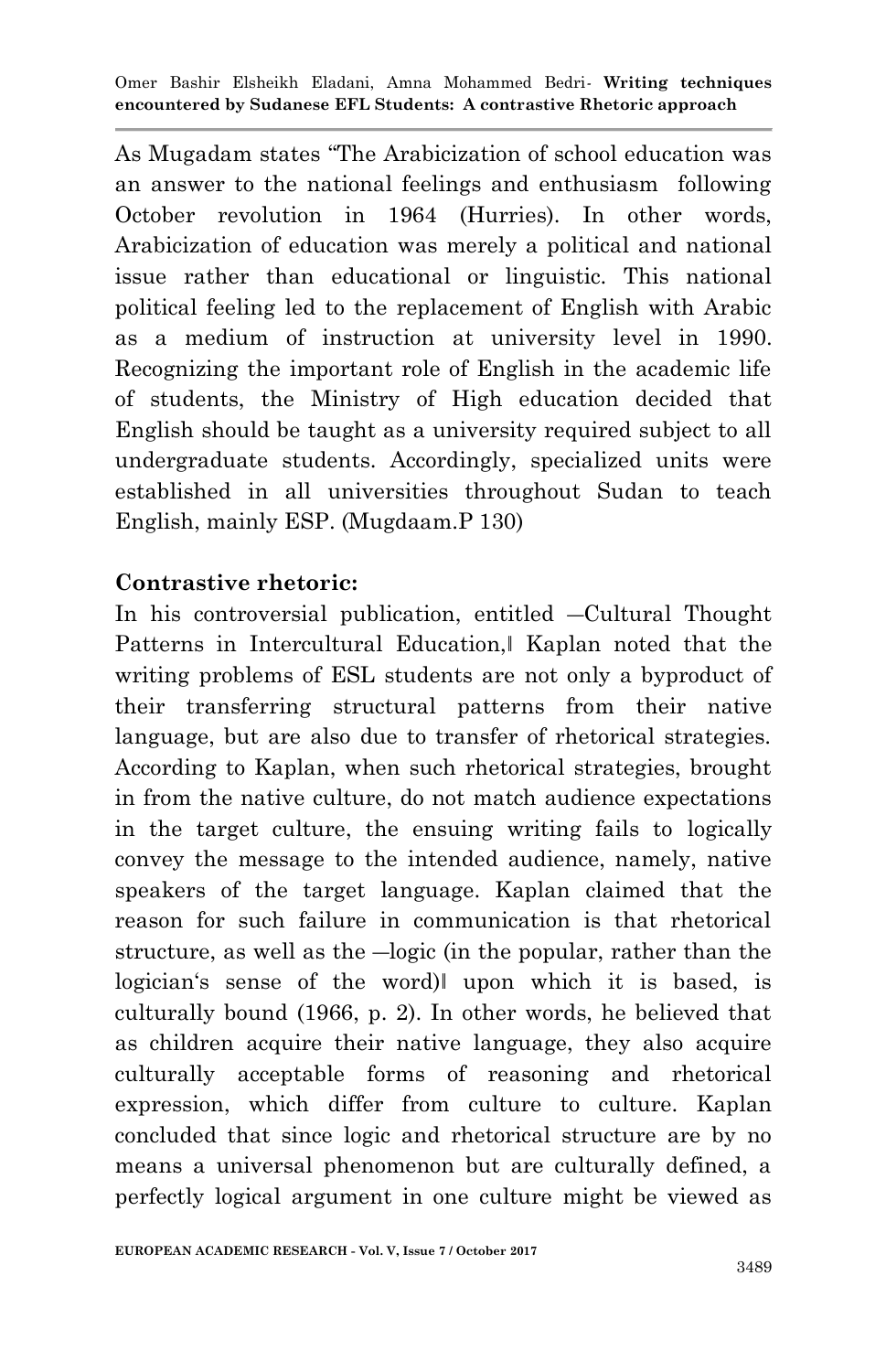sophistical or illogical in another. According to Kaplan (1966), when composing in English, a typical ESL learner who has not yet developed an understanding of the sociocultural constraints of English discourse, its underlying logical system, or rhetorical preferences falls back to those of his or her native language.

 Kaplan categorized the student writing that he analyzed into five distinguishable ―rhetoric's‖ or ―cultural thought patterns,‖ namely English, Romance, Russian, Oriental, and Semitic based on differences in paragraph development. He visually represented his findings of crosscultural variation in logic and writing with the following diagrams (Figure 1), which later became known as the ―doodle‖ diagrams.



According to Kaplan, English writing follows a linear pattern of development that starts with a topic sentence followed by details that progressively support the main topic in a deductive fashion; Romance writing diverges from the main topic in the form of quasi-linear digressions; Oriental writing employs an indirect approach distinguished by inconclusive spiral progression of ideas; partial parallelism and subordination are the salient features of Russian writing. Kaplan claimed that as a Semitic language, Arabic ―is based on a complex series of parallel constructions, both positive and negative‖ (1966, p. 6) as contrasted to the —linearl nature of the English expository paragraph. In a later publication, Kaplan maintained:… the primary focus of writing in Arabic rests on the language of the text, not on its propositional structure.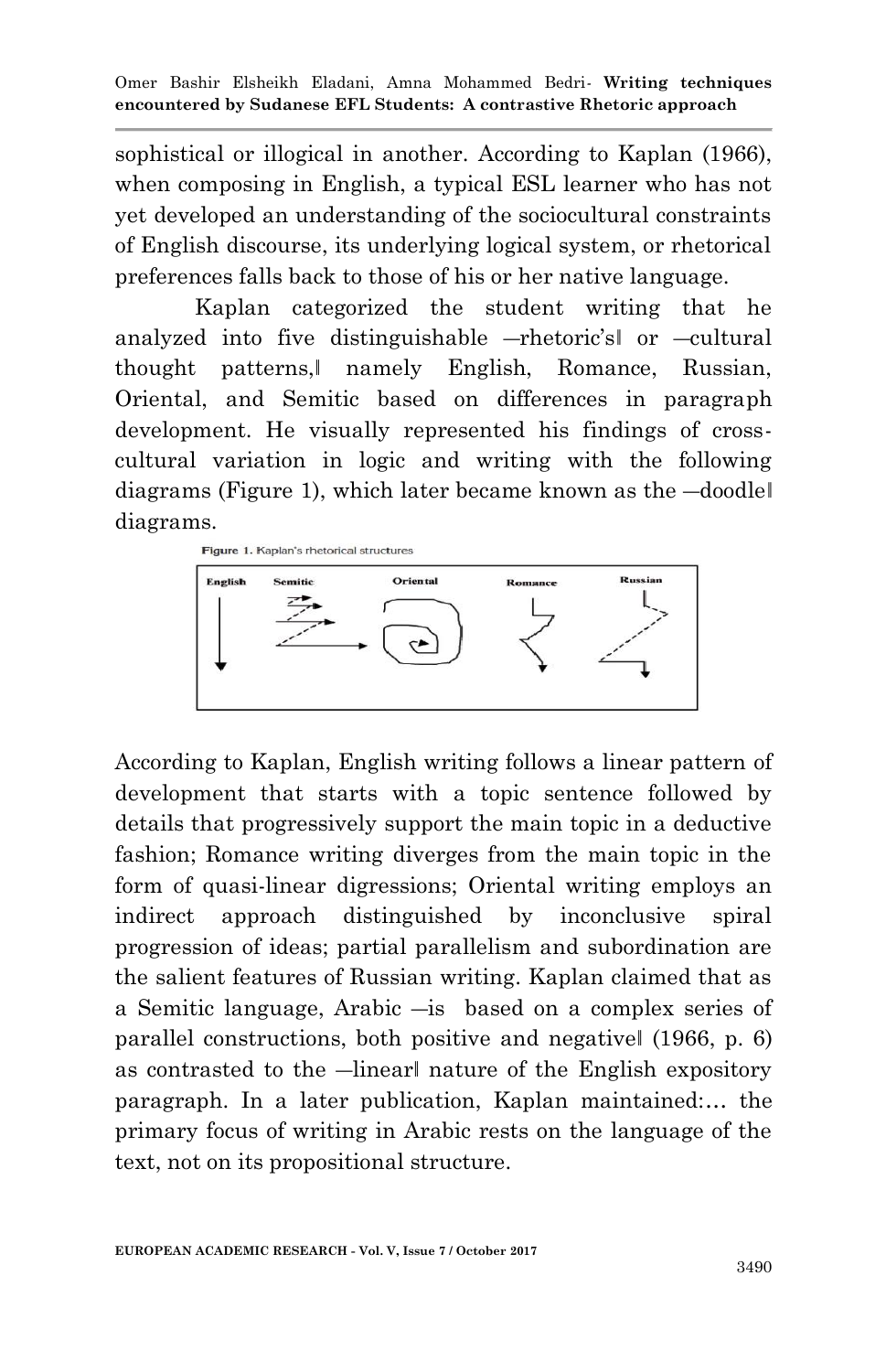#### **From contrastive to Intercultural:**

In a later development in the field and after the criticism to the theory of rhetoric and described as been static, Connor(2004) argued for new definition and new name as intercultural instead as Contrastive: **"**the study of written discourse between and among individuals with different cultural backgrounds‖ (Connor, 2011, p. 1). IR examines the influences of first language, culture, and education on the production of texts with the aim of advancing cross-cultural communication research as well as informing writers, editors, translators, and language and composition teachers and learners, among other users and producers of text". So, the new term "intercultural rhetoric" to describe the current scope of cultural influences in writing and to detonate the direction the field needs to go.. In that sense, rhetoric helps examine the accommodation readers, writers, and speakers exhibit in communication. Furthermore, the term intercultural rhetoric was expected to suggest that no rhetorical tradition is pure but that everything exists between cultures... In other words, intercultural rhetoric studies may include both cross-cultural and intercultural studies. In addition, intercultural studies are sensitive to context and consider influences both due to interperson and inter-culture influences. (Connor 2004).

#### **Criticisms of and Advances in Contrastive Rhetoric**

Contrastive rhetoric has also acquired many critics. Scholars have criticized Kaplan for reducing rhetoric to merely structural elements and not recognizing that rhetoric is multidimensional.. Spack (1997), who works with ESL students in the U.S., was concerned about the practice of labeling students by their L1 backgrounds, and Zamel (1997) disapproved of the tendency of contrastive rhetoric to view cultures as "discrete, discontinuous, and predictable." Scollon, in the same issue of the TESOL Quarterly as Zamel, criticized contrastive rhetoric research for being too focused on texts and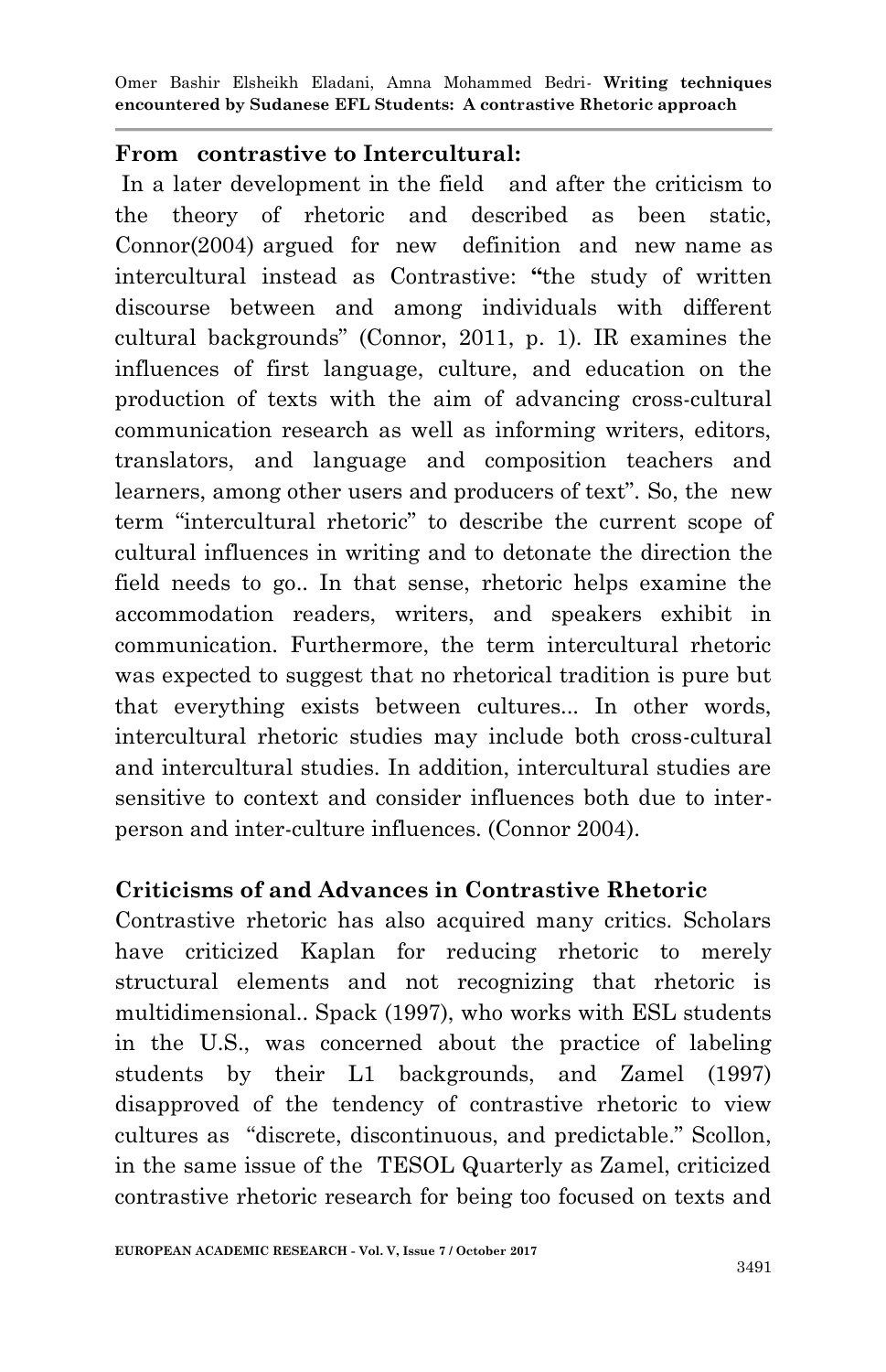for neglecting oral influences on literacy, and thus being unable adequately to consider EFL situations like the one in Hong Kong (Scollon, 1997). Both Spack and Zamel invoke changing definitions of culture which juxtapose the forces of heterogeneity and homogeneity and seriously question the latter. This is not surprising, for the whole concept of culture has been intensely interrogated in applied linguistics with relevance to field such as contrastive rhetoric in the last few years.

#### **Rhetorical Influences**

Instead of merely viewing rhetoric as culturally influenced, Matsuda  $(2001)$ , in response to Ying's  $2000$  article "On the Origins of Contrastive Rhetoric," addresses the issue of Kaplan's view of contrastive rhetoric as a synthesis of "three intellectual traditions, including contrastive analysis, the Sapir-Whorf hypothesis, and the then-emerging field of composition and rhetoric" (p. 260). In his original article, Ying contends, contrary to previous scholars' claims, that "[t]he Sapir-Whorf view of language as a causal determination is not compatible with Kaplan's position that rhetoric is evolved out of culture" (Ying, 2001, p. 265). Matsuda then asserts that Kaplan's contrastive rhetoric hypothesis is affirmed by (but not originated from) the Sapir- Whorf hypothesis, which claims that language influences thought. Matsuda reasons that Kaplan's theory ultimately extended the discussion of linguistic elements beyond grammar and thought, and into the realm of culture (p. 258). According to Matsuda (1997), influences affecting rhetoric are culture, linguistic constraints (language), and education (p. 47). The linguistic explanation claims that linguistic factors are what influence a writer's rhetorical strategies and that we need to teach the syntax of the language to students for them to be able to produce rhetorically effective texts (p. 48).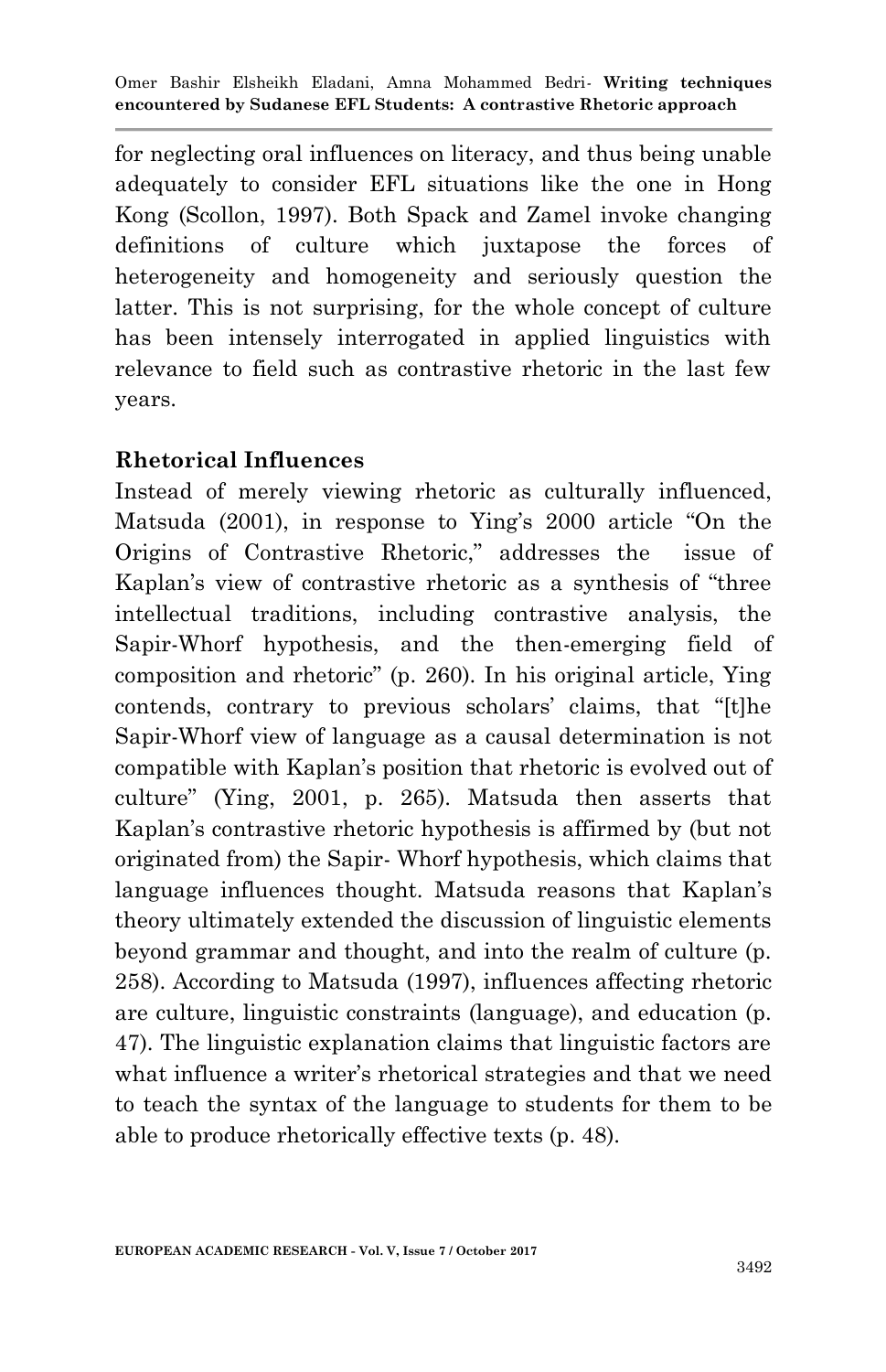### **The Influence of Arab Culture**

Arabic-English studies can be traced to the late 1950s where the fundamental aim was to anticipate learning difficulties through contrasting languages on different levels: phonetic, phonological, morphological, syntactic and lexical, relying basically on structural linguistics (Mukattash, 2001). By the end of the 1980s, with the shift of contrastive studies towards an examination of communicative competence, texts and communication strategies, discussion broadened to include cultural influences on Arabic written discourse. More recently, there has been increased interest in the influence of Islam, ancient Arab civilization and Standard Arabic on Arabs' thought patterns, their rhetorical choices and the process of learning an additional language, English.

Al-Khatib (2001; cited in Abu Rass, 2011) for instance investigated the way Arabs write personal letters in English. He found that their writing reflects a culture-specific tendency to include questions about the addressee's health, family and personal life which is something unusual for a native English speaker to do. Abu Rass (2011) refers to the great influence of Islam on Arab culture. She stresses that "Moslems usually accept principles covered in the Qura'n as Divine truth and reject others that differ from the Qura'nic principles and teachings, which embrace all aspects of life" (Abu Rass, 2011, p. 207). As a result, Arab students never question the ultimate truth and have no room for doubt expecting their audience to be in complete Agreement.

In a related matter, Feghali (1997) argues that "social life in the Arab region is characterized by 'situationcenteredness', in which loyalty to one's extended family and larger 'in-group'," takes precedence as opposed to "U.S. Americans' self-reliant and 'individual-centered' approach to life" (p. 352). This sort of collectiveness is demonstrated in learners' writings in the use of pronouns such as "we" and "us".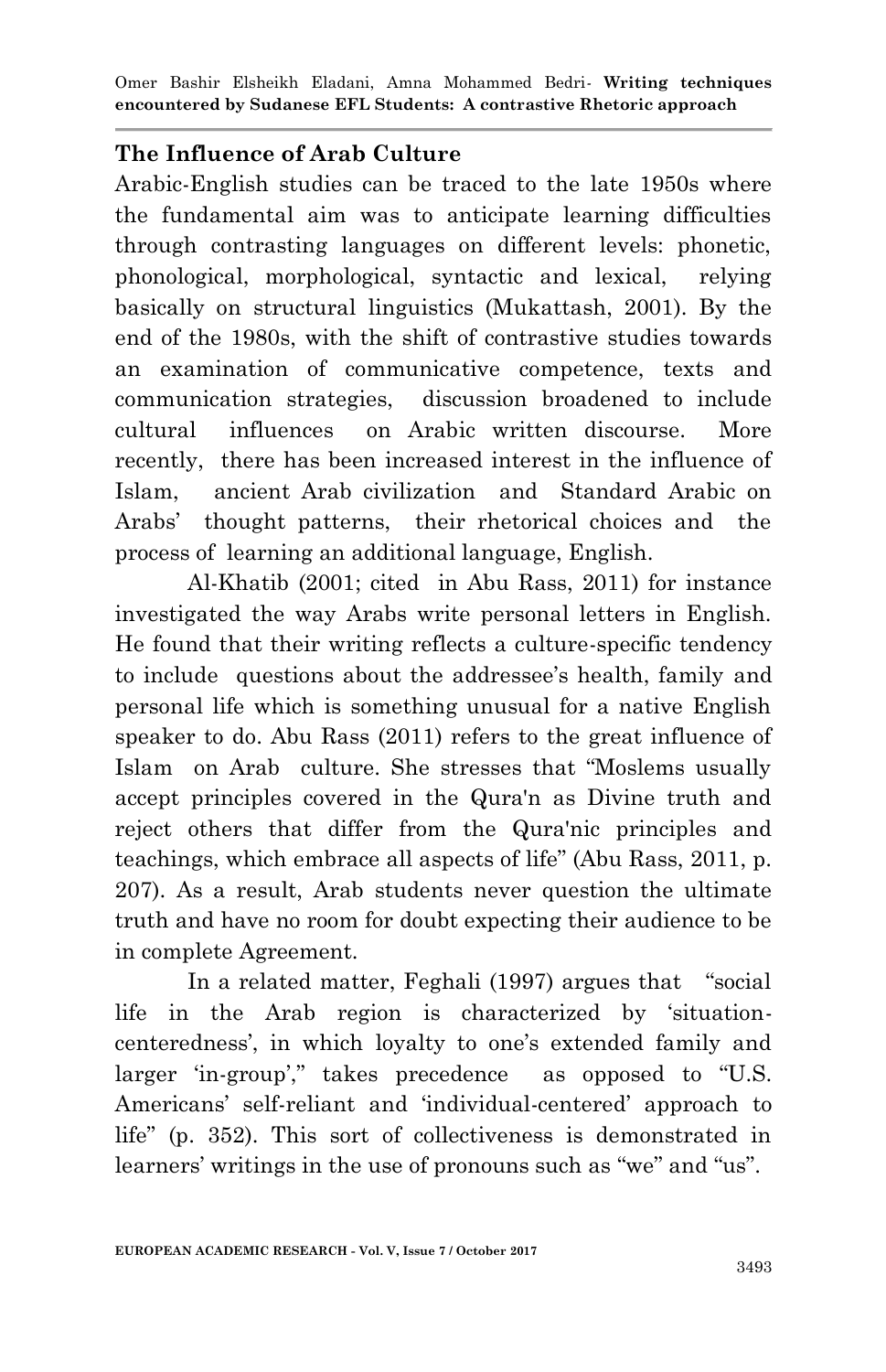Similarly, Smith (2005) examined the influence of audience and context on Arab and Chinese students' rhetorical choices by assigning them to write two letters: one for a home country professor, the other for an American professor. Smith (2005) found that Arab students' writing demonstrates 'solidarity' which Feghali (1997) refers to as collectiveness - using "we" and "their" to show their group orientation and unity with their classmates. Furthermore, there was evidence of religious influence in terms of constant reference to God. In fact, one of the study participants commented: "In Arabic, you can relate everything back to God —In English you shouldn't do that, but in Arabic, you can do anything" (Smith, 2005, p. 90). According to Abu Rass (2011) religious expressions appear mainly on the top of letters using expressions like "in the name of God, the beneficent, and the merciful", in addition to others, such as "God willing", to express the desire for something good to happen in the future.

#### **Cohesion & coherence**

Phelps (1985) described coherence as "the experience of meaningfulness corrected with successful integration during reading, which the reader projects back into the text as a quality of wholeness in its meaning." De Beaugrande  $\&$ Dressler (1981) posited that coherence is based on "a continuity of sense among the knowledge activated by the expressions of the text" (p.84). Brown & Yule (1983) also viewed coherence as related to the reader's interpretation of linguistic messages. Haliday and Hassan (1976) define text as semantic unit, usually larger than a sentence, a although not necessary so, cohesion , in their definition ,is created when a specific lexical item in a text must be interpreted through reference to a previous item in the text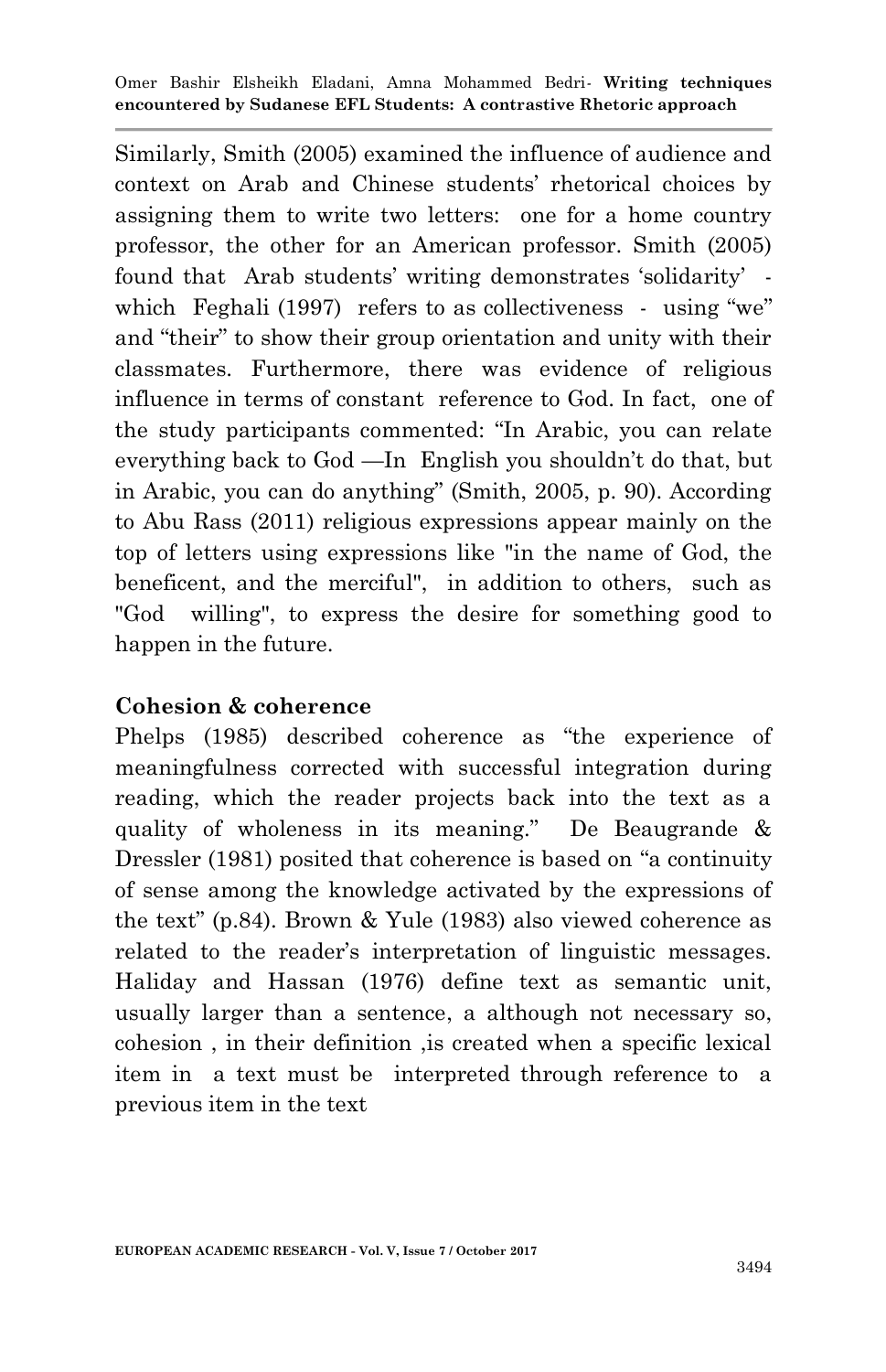### **Halliday and Hasan's Cohesion in English**

Known as cohesion theory (Carrell, 1982), Halliday and Hasan's work has been widely cited and used as a foundation or a seminal text. For Halliday and Hasan, cohesion is a semantic relation between an element in the text and some other element that is crucial to the interpretation of the text (1976, p.8). For text to have texture, Halliday and Hasan's term for coherence, the text must include ties that link its parts together because it is these ties that form cohesive relations between sentences and elements in sentences, thus contributing to the coherence of the text (Liu & Braine, 2005). Halliday and Hasan defined such a tie as ―the term for one occurrence of a pair of cohesively related items‖ (1976, p.3). In other words, no single element can be cohesive by itself since grammatical and lexical devices become cohesive only when they are interpreted in relation to some other element in the text. Halliday and Hasan divided cohesion into grammatical and lexical cohesion. Grammatical cohesion includes devices such as reference, substitution, ellipsis and conjunction, whereas lexical cohesion is divided into reiteration (repetition, synonymy, among others) and collocation (co-occurrence of lexical items).

# **PREVIOUS STUDIES:**

# **Contrastive rhetoric studies in Arabic**

Arabic was among the first languages studied in the field of contrastive rhetoric in Kaplan's (1966) seminal study. In that study, he observed that paragraph development is based on a complex series of parallel constructions, both positive and negative (p.47). Kaplan identified four types of parallelisms: synonymous, synthetic, antithetic, and climatic. He claimed that the four types were found in his corpus, and they were practically responsible for the apparent awkwardness of Arab ESL writings. This degree of parallelism and coordination was considered to be responsible for the zigzag movement of the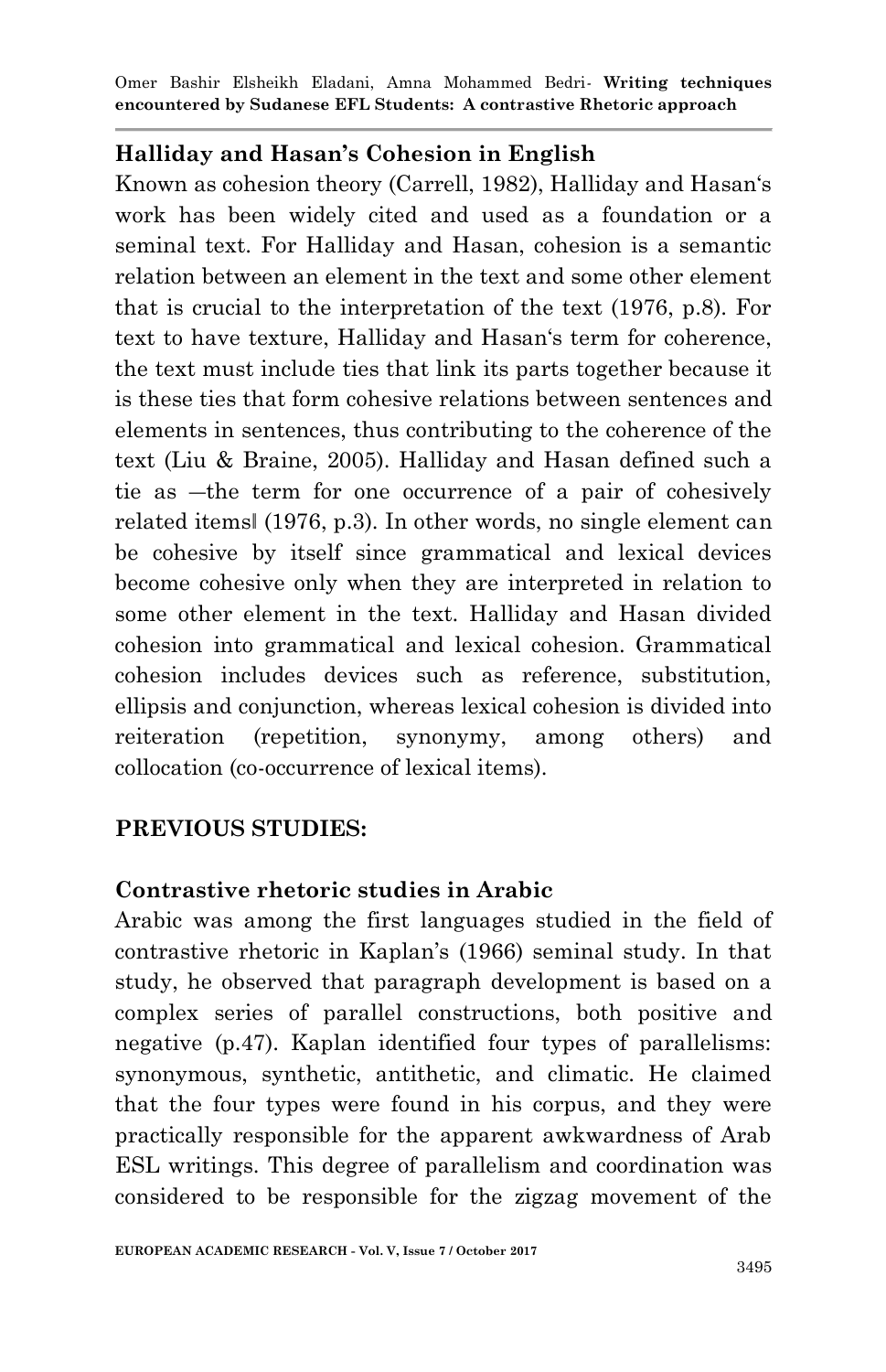Arab ESL paragraphs. He claimed that English readers consider mature writing to be subordinated rather than coordinated. Later, Ostler (1987) extended the work of Kaplan employing basically the same stance about Arabic coordination and parallelism. In her study, the main observation was that Arabic essays reflect the forms found in classical Arabic. She compared and contrasted the rhetoric of Arabic as opposed to English. She claimed that English developed naturally from coordination and parallelism [as markers of orality societies (underdeveloped)] to deletion and subordination [as markers of civilized, literate societies].

 Harfmann (2004) made almost the same claim in terms of the use of parallelisms and coordination. After he analyzed 20 school essays in Arabic and compared them to 20 essays in German, he claimed that Arabic employed coordination, repetition, and parallelism to achieve cohesion as well as to appeal to the attention of the reader. He contended that such use was an oral trait. Yet, the results also showed that Arabic essays had a stronger tendency toward the written mode than the German essays (Harfmann, 2004, p. 45).

Ostler (1987) compared the ESL expository writing of 21 Saudi Arabian students in a controlled setting (namely, placement test) to 10 samples of English paragraphs randomly selected from published books by Anglo-American professional writers. All writing samples were analyzed for intrasentential stylistic differences via Hunt's (1965) T-Unit model and extrasentential stylistic differences via Pitkin‗s (1969) Discourse Bloc analysis as modified by Kaplan (1972). Ostler reported that, unlike Anglo-American writers, Arab student writers wrote heavily stylistic texts marked with overuse of coordination and more subdivision (defined as number of Discourse Units per Discourse Bloc). Claiming to support Kaplan's hypothesis, Ostler suggested that the between-group variation in stylistic and rhetorical features is attributable to cultural differences. Ostler further ascribed the unique features of Arab ESL writing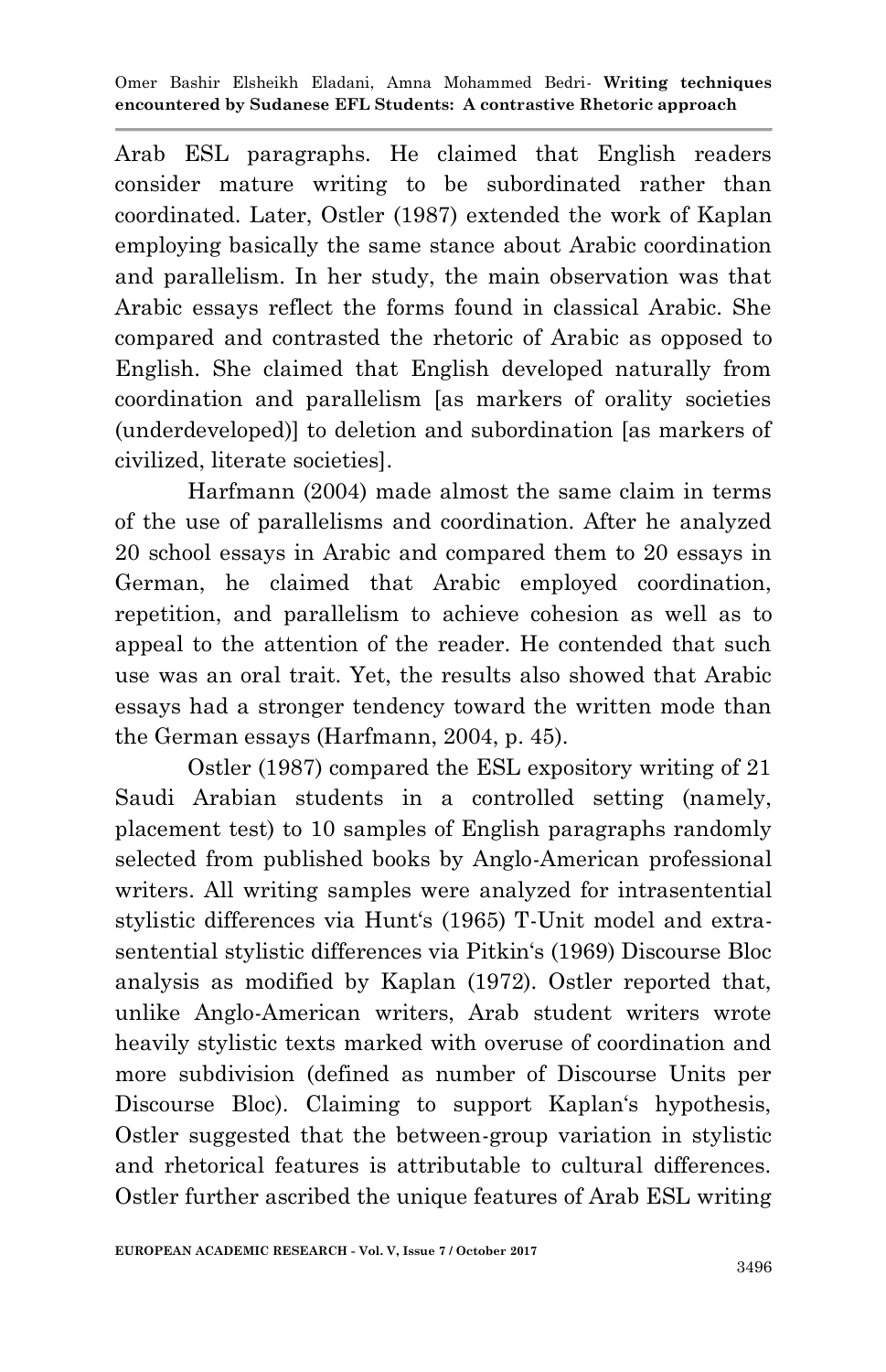to the influence of Classical Standard Arabic and the Quran on the rhetorical style of the Arabs. She points out that, unlike English writing, which focuses on idea content, Arabic writing stresses the language of the text rather than its propositional content.

# **Contrastive studies in Europe (Finland):**

In their research on EFL writing in Finland, which studies cultural differences between Finnish and English - speaking researchers, Ventola and Mauranen (1991) have shown the value of text analysis in a contrastive framework. Revising practices by native English speakers of Finnish scientists' articles written in English were investigated, and the writing of Finnish scientists was also compared to the writing of native English -speaking scientists. It was found that Finnish writers used connectors less frequently and in a less varied fashion than native English speaking writers. The Finnish writers had difficulty using the article system appropriately, and there were differences in thematic progression. Moreover, Mauranen  $(1993)$  found that Finnish writers wrote less "text about text," or "metatext," and that they also placed their main point later in the text than native English speakers. Connor, Helle, Mauranen, Ringbom, Tirkkonen - Condit, and Yli -Antola (1995b) found that Finnish writers had the same difficulties when writing grant proposals. These findings showed that the English texts used more direct, assertive, and positive positions.

# **Contrastive studies in the Middle East:**

Research in contrastive rhetoric is, of course, not exclusively Euro- American. In addition to numerous empirical studies of Arabic- English contrasts, contributions to contrastive rhetoric theory have been produced by Hatim (1997). According to Hatim, orality has been suggested as identifying the differences between Arabic and Western rhetorical preferences by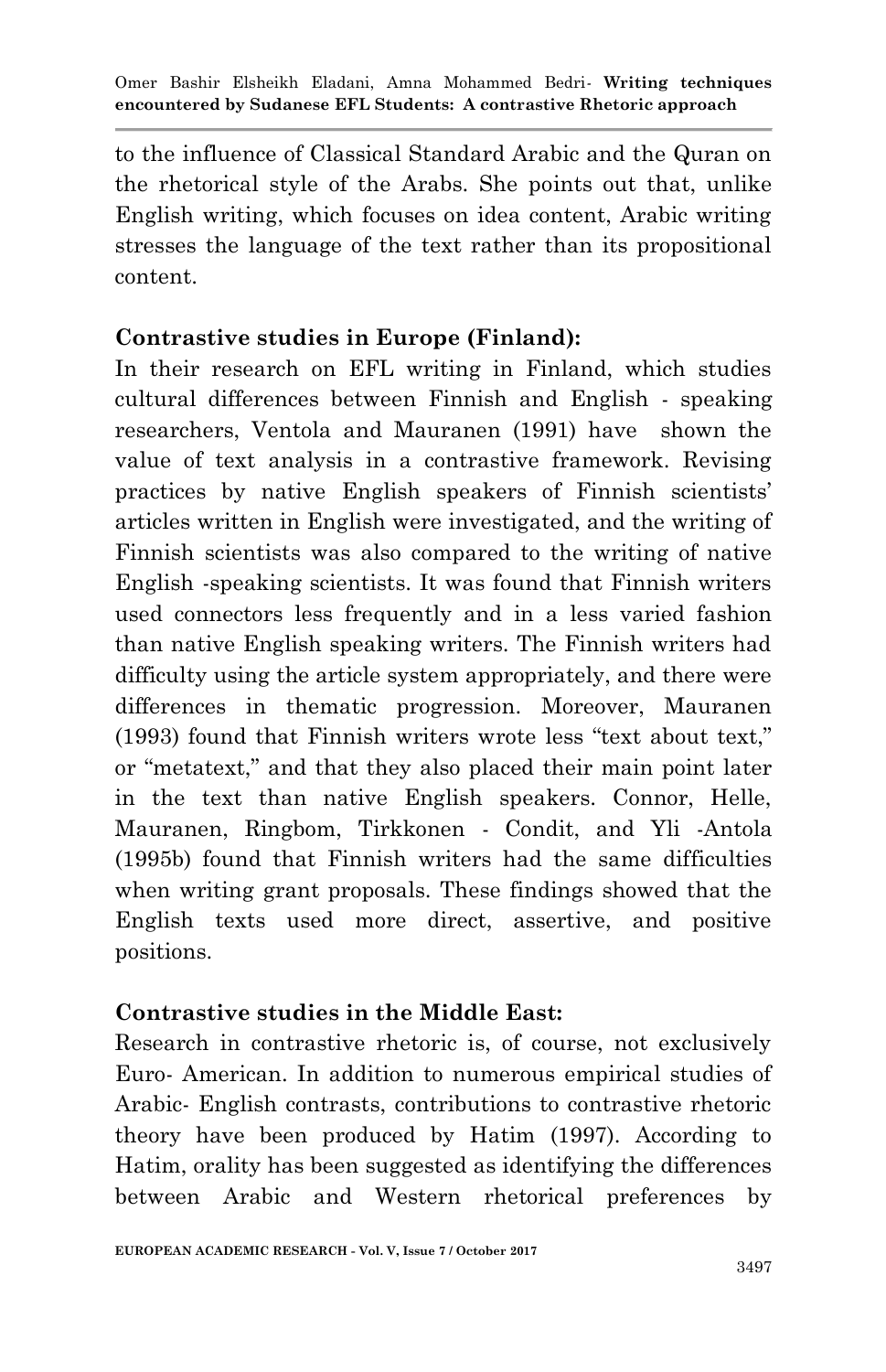researchers such as Koch (1983). Koch has claimed that Arabic speakers argue by presentation, by repeating arguments, paraphrasing them, and doubling them. Hatim admits that Arabic argumentation may be heavy on "through argumentation‖ (heavy on presentation with thesis to be supported, substantiation, and conclusion) unlike Western argumentation that, according to Hatim, is characterized by counter- arguments (thesis to be opposed, opposition, substantiation of counter- claim, and conclusion). Yet, the key is that for Arabic speakers, Arabic texts are no less logical than texts that use Aristotelian Western logic. To quote Hatim," It may be true that this [Arabic] form of argumentation generally lacks credibility when translated into a context which calls for a variant form of argumentation in languages such as English.

 Another significant contribution to the study of non - European contrastive rhetoric has been made by the rhetorician Hottel - Burkhart (2001). Hottel - Burkhart writes that ―rhetoric is an intellectual tradition of practices and values associated with public, interpersonal, and verbal communication –spoken or written –and it is peculiar to the broad linguistic culture in which one encounters it" (p. 94). What is considered an argument in a culture is shaped by the rhetoric of that culture. Hottel - Burkhart refers to the well known interview of the Ayatollah Khomeni and the Italian journalist Oriana Fallacy, analyzed by Johnstone (1986). In the interview, Fallaci used a logical argument supportable by verifiable facts. Khomeni offered answers based on the words of God, in a tradition in which, according to Hottel - Burkhart, he was schooled. Not only in the content of an argument, but also in the arrangement and style of argument, were differences found between the two styles of argumentation

# **Contrastive studies in Asia:**

Chinese- English and Japanese- English contrasts have been analyzed in several recent contrastive rhetoric studies. The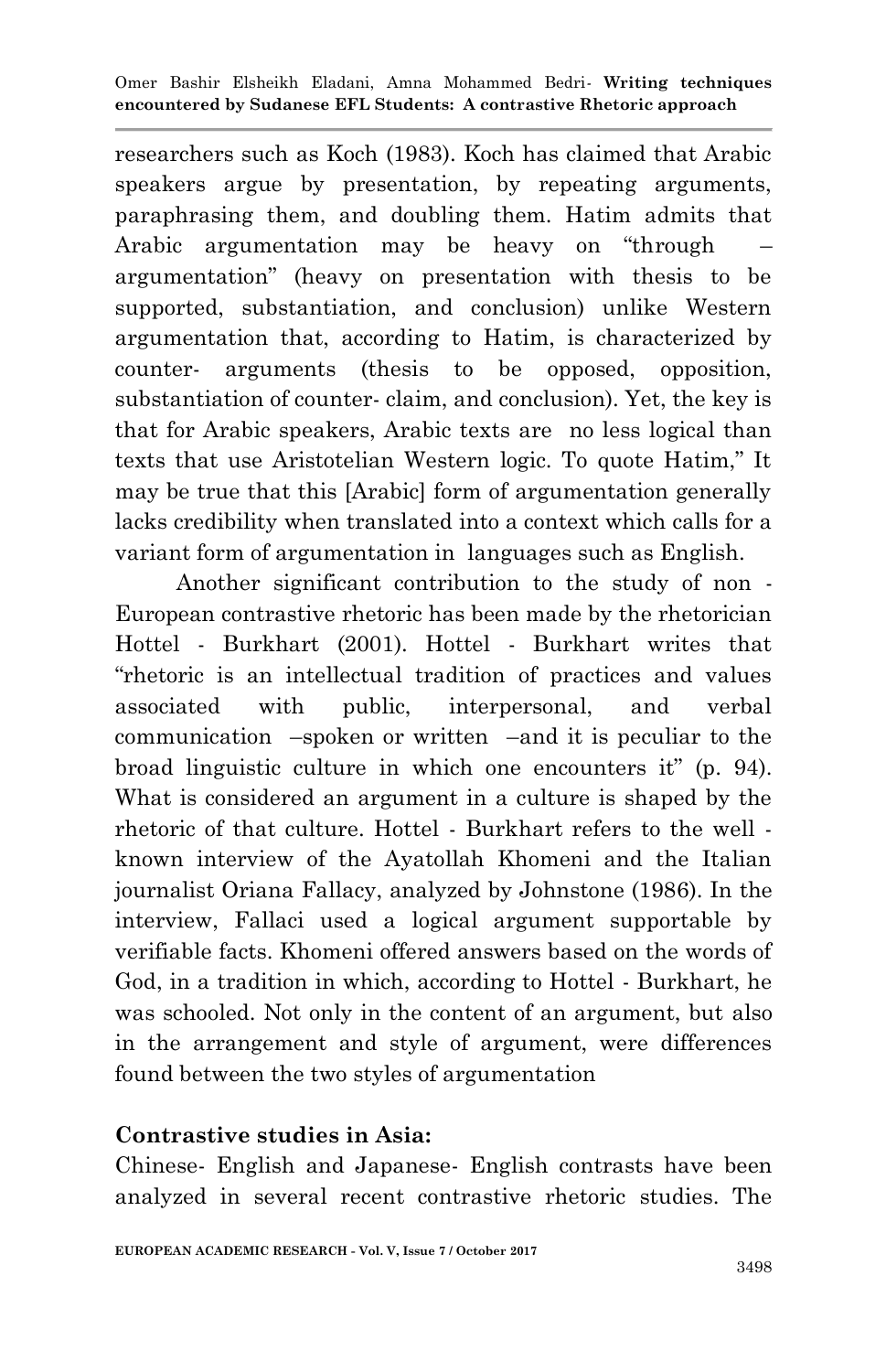Chinese- English studies deal with writing for professional purposes, namely newspaper writing and the writing of sales and request letters. Three are reviewed here.

 Scollon and Scollon (1997) compared the reporting of the same news story in Hong Kong newspapers and 3 Peoples' Republic of China papers. Four were English language papers, the rest were written in Chinese. The researchers focused on structural features and point of view as well as the attribution of content to sources. They found that both the classical structure "qi - cheng - zhuan - he" and inductive and deductive organizational structures were found in the stories, written in either language, concluding that "there is nothing inherent in the linguistic or cognitive structures of either Chinese or English which determines the use of these structures" (p. 107). A difference was found, however, in the practice of quotations across languages. According to the authors, concerning the question of quotation, our clearest finding is that quotation is at best ambiguous in Chinese. No standard practice has been observed across newspapers in this set and even within a newspaper, it is not obvious which portions of the text are attributed to whom. In contrast, the English newspapers present a face of clear and unambiguous quotation. (p. 107) Scollon and Scollon are careful to point out that the finding should be interpreted carefully. The seemingly rigorous Western journalistic standard, with rigid conventions for the attribution of authorship, does not necessarily translate into more scrupulous journalistic practice.

 Zhu (1997) analyzed sales letters written in the People's Republic of China using a rhetorical moves analysis (Swales, 1990). The article contains a great deal of discussion on arguments over a linear versus a circular structure of Chinese discourse and finds that the 20 letters in the sample followed a linear development. Kong (1998) used analytic frameworks, a move structure approach and Mann and Thompson's rhetorical structure analysis (1988) to examine Chinese business request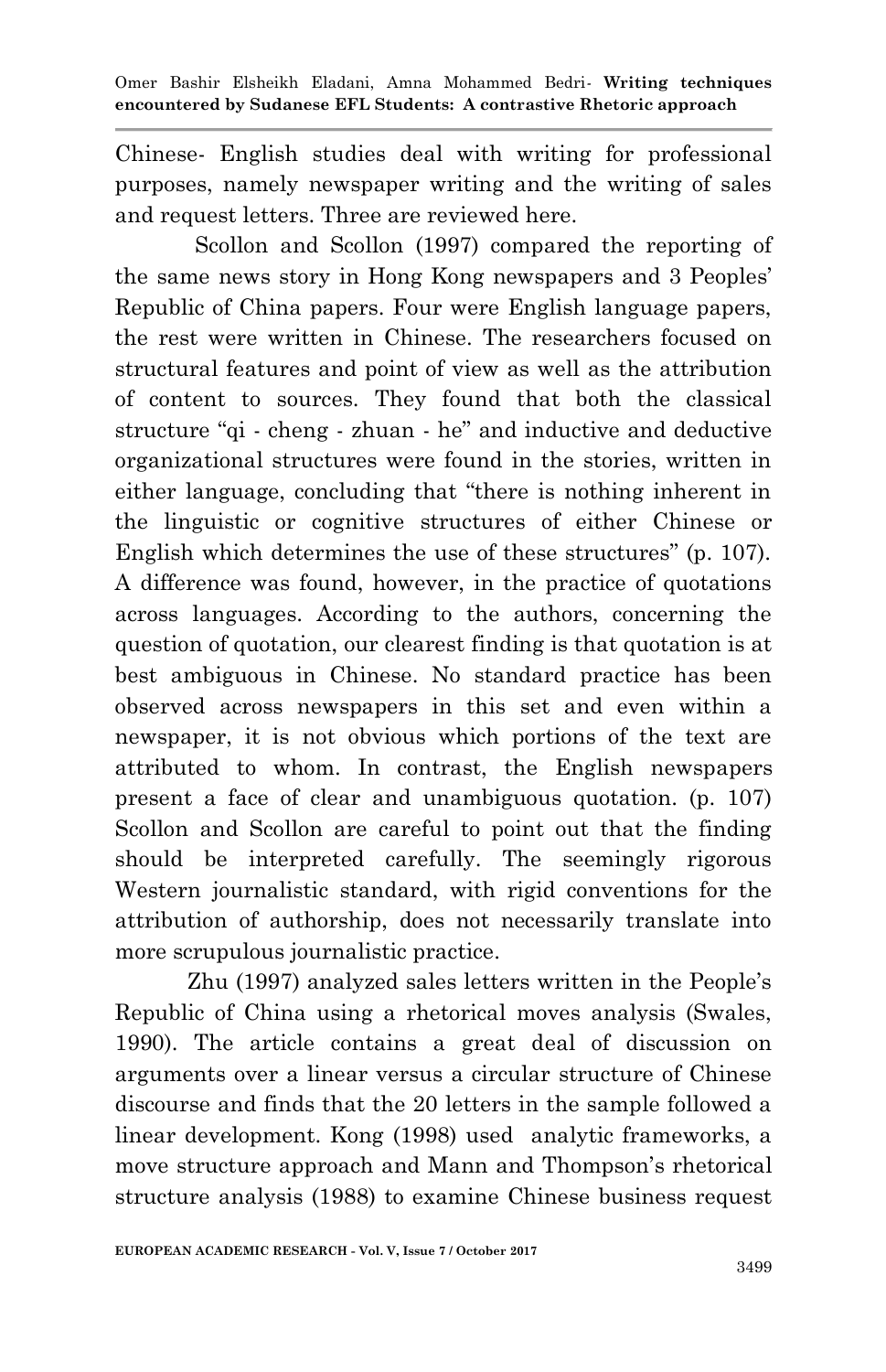letters written in companies in Hong Kong, English business letters written by native speakers, and English business letters by non - native speakers whose first language was Chinese (Cantonese). Differences were found in the occurrence and sequencing of the moves as well as the rhetorical structure between the Chinese letters and the English letters. The theoretical explanation in the article is rich and draws on theories of politeness and face systems. Differences are attributed to different face relationships involved in business transactions rather than inherent rhetorical patterns of the languages.

# **REFERENCES**

- 1. Abdulati, H. (1975). Islam in Focus. Cited in Al-Khatib, M. (2001). The pragmatics of letter writing. World Englishes, 20 (2), 179-200.
- 2. Abu-Rabia, S. (1995) Multicultural and problematic social contexts and their contribution to L2 learning. Language, Culture and Curriculum, 8 (2), 183-199.
- 3. Abu Rass, R. (1994) The effect of Arabic Culture onArab Students' Writing. Unpublished Seminar Paper. University of Arizona, Tucson, Arizona.
- 4. Al-Khatib, M. (2001). The pragmatics of letter writing. World Englishes, 20 (2), 179-200.
- 5. Casanava, C.P. (2003) Looking ahead to more sociopolitically-oriented case study research in L2 writing scholarship (But should it be called "post-process"?) Journal of Second Language Writing 12, 85-102.
- 6. Conner, U. (2002) New directions in contrastive rhetoric. TESOL Quarterly. 36(4). 493-510.
- 7. Derrick, M.M. & Gmuca, J.L. (1985) Concepts of unity and sentence structure in Arabic, Spanish and Malay. Paper presented at the annual meeting of the conference on college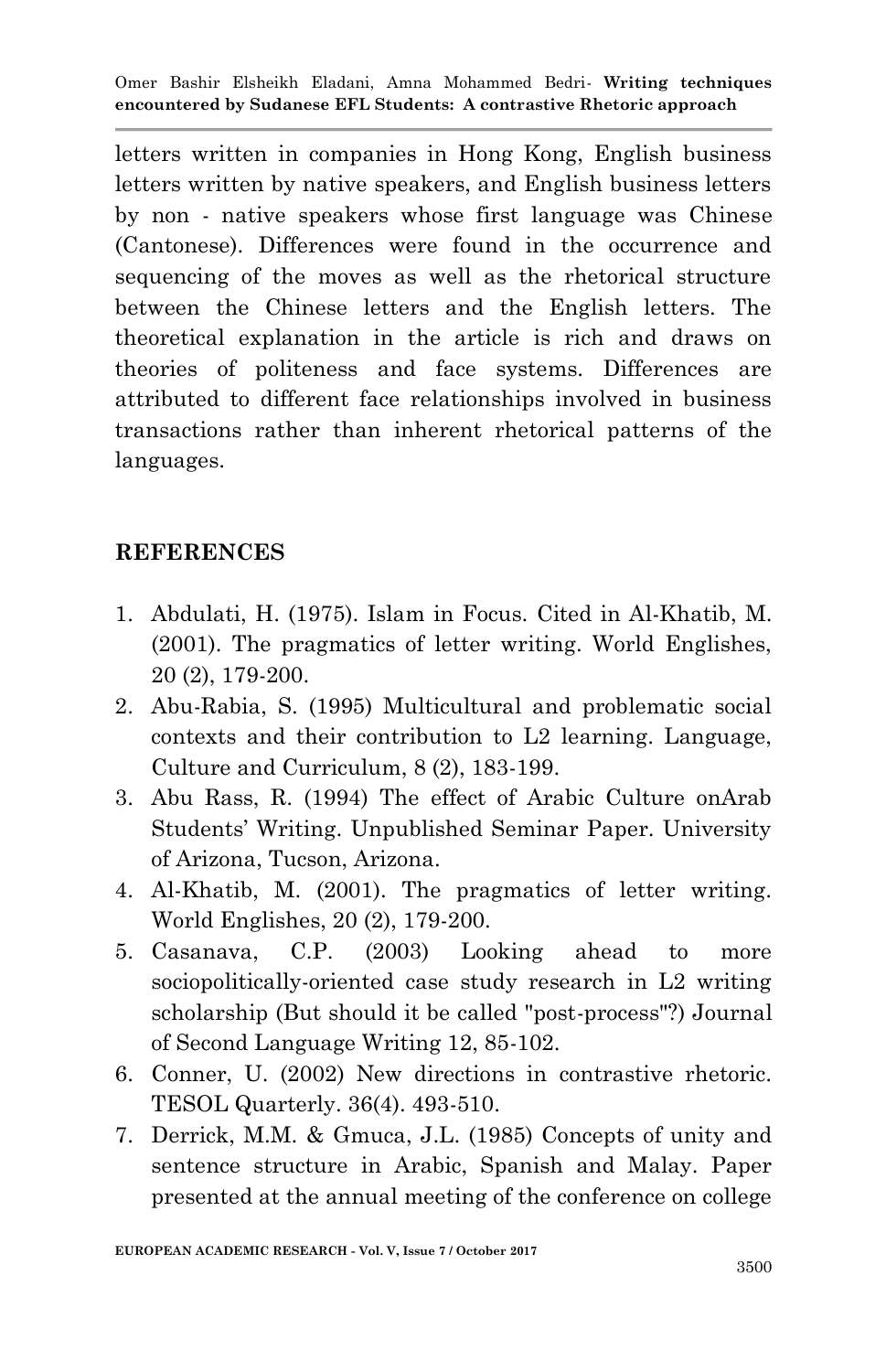composition and communication, (36th, Minneapolis, MN, March 21-23).

- 8. Feghali, E. (1997). Arab cultural communication patterns. International Journal of Intercultural Relations, 21 (3), 345- 378.
- 9. Fillmore, L. W., Ammon, P., Mclaughlin, B., Ammon, M.S.(1993). Learning English through bilingual instruction: Executive summary and conclusion. LRC 525, University of Arizona, 1-35.
- 10. Ferris, D.R. (2001). Teaching writing for academic purposes. In Flowerdew, J. & M. Peacock. Research perspectives on English for academic purposes. Cambridge: Cambridge University Press. Pp 298-314.
- 11. Gilsenan, M. (1983). Recognizing Islam: Religion and society in modern Arab world. Cited in Feghali, E. (1997). Arab cultural communication patterns. International Journal of Intercultural Relations, 21 (3), 345-378.
- 12. Johnstone, K. B. (1989). Presentation as proof. The language of Arabic Rhetoric. Anthropological Linguistics, 25 (1), 47-60.
- 13. Kaplan, R.B. (1966). Cultural thought patterns in intercultural education. Language Learning. 16(1 & 2), 1-  $20.$ .
- 14. Khuwaileh, A.A. & Shoumali, A.A. (2000). Writing errors: A study in writing ability of Arabic learners of academic English and Arabic at university. Language, culture and curriculum. 13(2). 174-183.
- 15. Mauranen, A. (1993). Contrastive ESP rhetoric: Metatext in Finnish-English economics texts. English for Specific Purposes, 2 (3), 3-22.
- 16. Nydell, M. (1987). Understanding Arabs: A guide for Westerners. Yarmouth, ME: Intercultual Press.
- 17. Sa'adeddin, M.A. (1989). Text development and Arabic-English negative interference. Applied Linguistics. 10 (1).